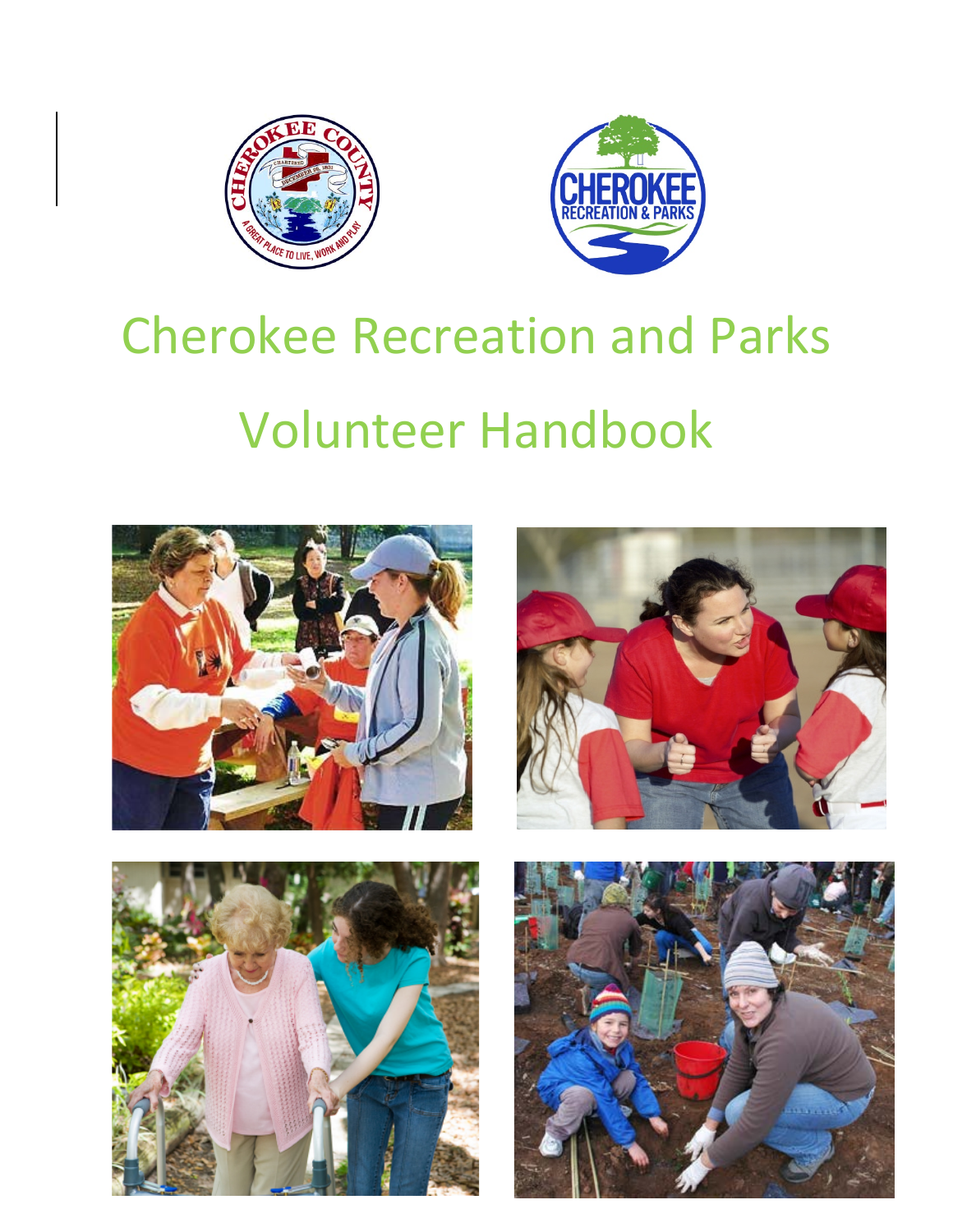# Mission, Vision, & Values

The mission of the CRPA's Volunteer Program is to actively promote a mutually rewarding relationship between volunteers who offer their talents, skills, and time to the CRPA staff who will also support them in their efforts to foster a lasting impression on our customers while building our programs and a reputation of quality.

Our commitment to our fundamental values brings us together with a common purpose and inspires us to excel and to behave in ways that inspire the trust of Cherokee County citizens. Each of us is responsible for upholding with these values every day.



# **Our Mission**

Making life better in Cherokee County by preserving our parks and facilities while creating more active and healthier communities through recreation.





# **Our Vision**

• Health & Safety

• A Sense of Community

Cherokee Recreation & Parks Agency, a distinguished leader in the parks and recreation field, provides a diverse system of high quality public parks, recreation facilities and programs enabling Cherokee County to remain *the place* to visit, live, work and play.



# **Our Values**

- Service with Integrity
- Accessibility & Inclusion
- Stewardship & Sustainability Fun & Play
- Quality & Continuous Improvement



# **Cherokee Recreation & Parks**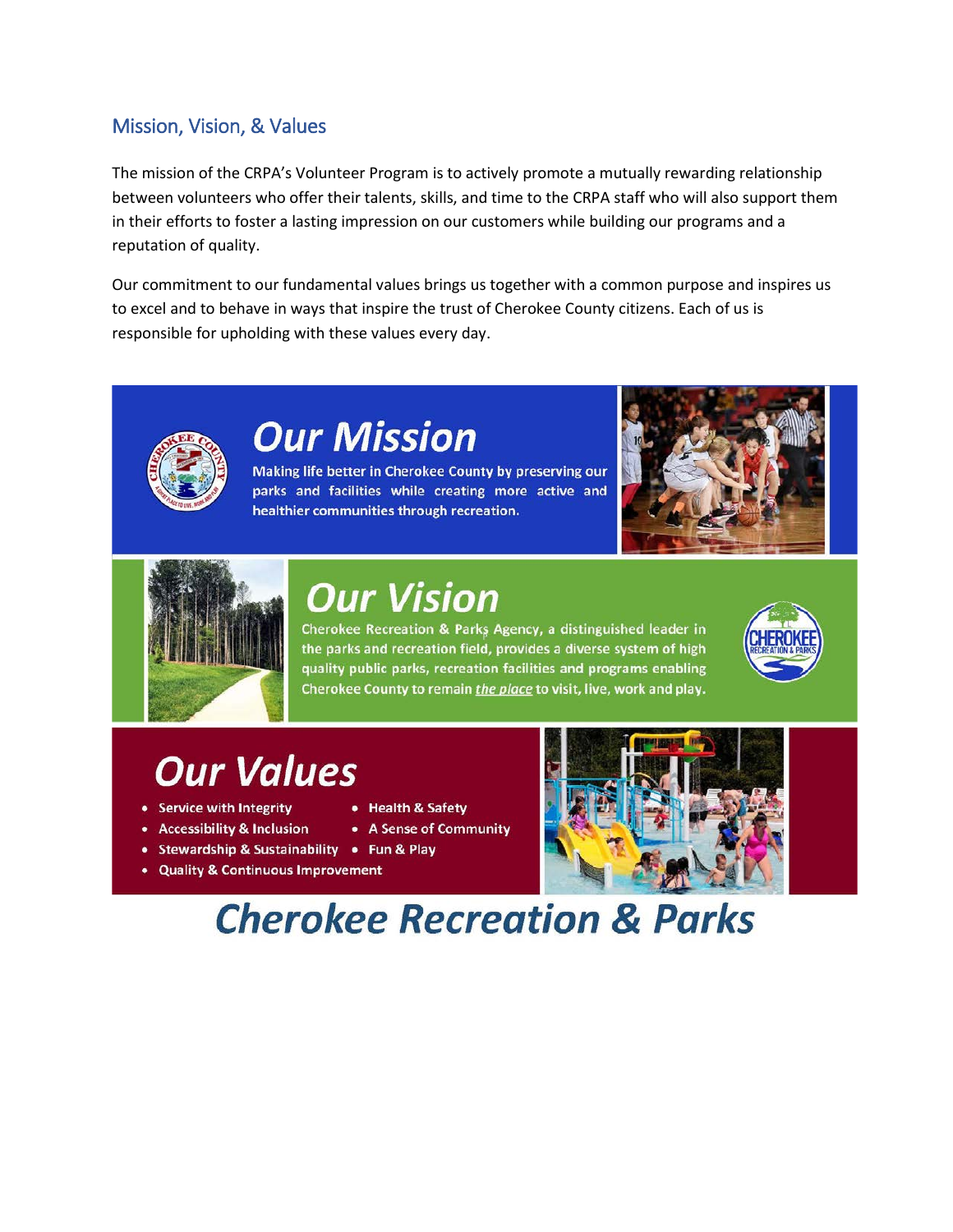#### **Introduction**

Welcome to Cherokee Recreation & Parks and thank you for joining our corps of volunteers. Cherokee Recreation & Parks (CRPA) volunteer program is designed to coordinate and manage volunteer efforts which support existing services provided to the citizens of Cherokee County. We thank you for your dedication to the leisure services of others and welcome you as a new volunteer. Volunteers are tremendously important to us as you make a vital contribution to the overall operation of our agency.

#### **About this Handbook**

The purpose of this handbook is to provide guidance, structure and direction to CRPA staff and volunteers throughout the volunteer process. The Volunteer Handbook provides policies, procedures, and guidelines to promote a mutually beneficial relationship between volunteers who share their time, talents, and skills. This handbook does not constitute a binding contractual or personnel agreement. It is understood that being a volunteer is a privilege, not a right, and that volunteers for CRPA are ambassadors for the County and CRPA and must therefore represent themselves professionally and with integrity at all times.

The handbook has been organized by topic to help you find information you need easily. You are also encouraged to talk with your supervisor if you have any questions about the content of this handbook.

Cherokee County reserves the right to modify the policies in this handbook without prior notification. The policies described in this handbook replace all prior policies, handbooks, manuals or policy guidance provided.

Again, thank you for giving your time and talents. We hope that you find volunteering with CRPA a positive and rewarding experience.

#### **Definition of Volunteer**

A CRPA volunteer is an individual who, beyond the responsibilities of paid employment, freely assists CRPA in the accomplishment of its mission, vision, and values without expectation or receipt of compensation.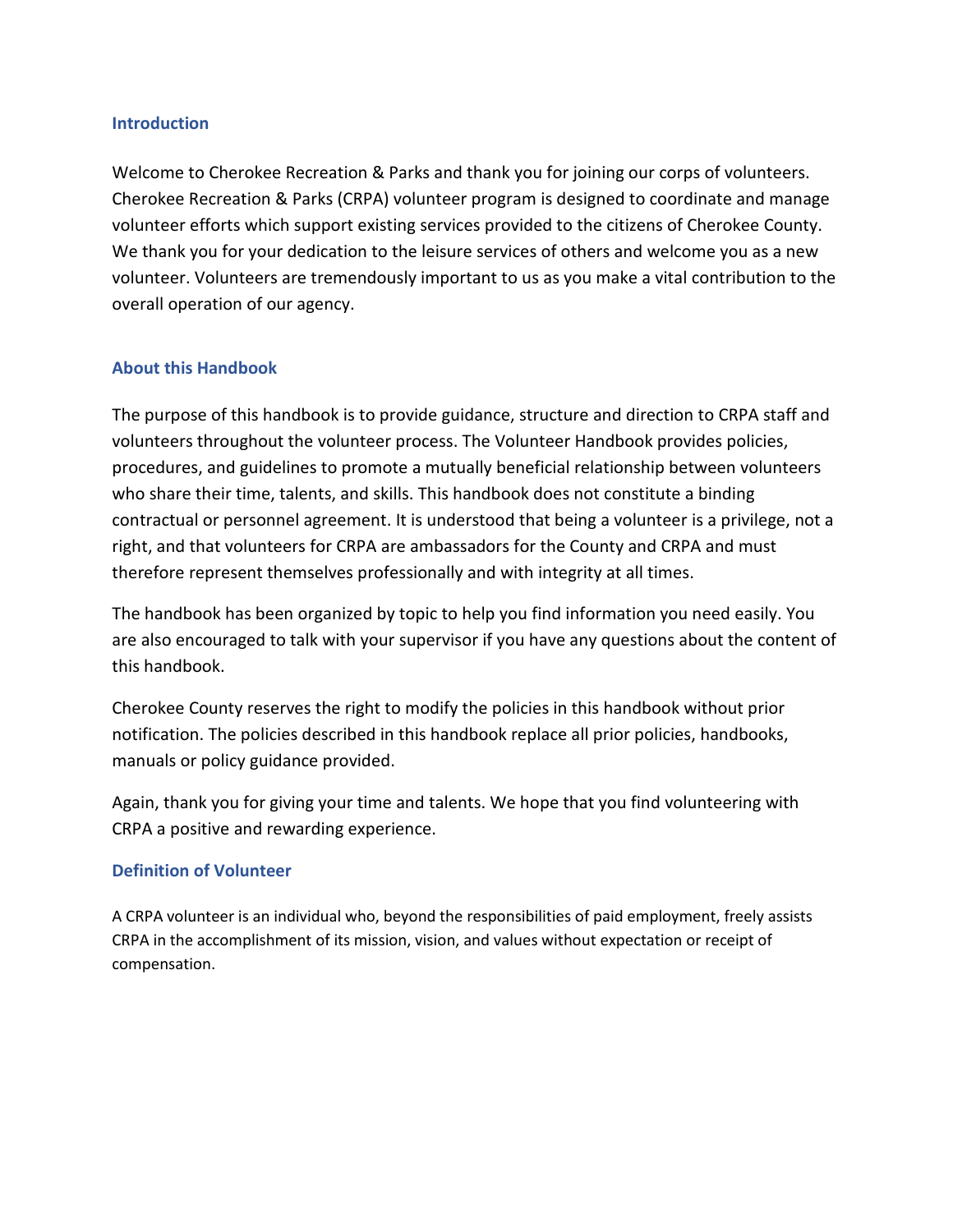#### **Why You Should Volunteer**

Volunteering has multiple benefits from professional growth to personal growth. Highlighted below are a few of the benefits that you may experience along the way.

- Experience a sense of achievement and personal fulfillment that volunteering can bring.
- Become affiliated with CRPA, its mission, staff, programs, and events.
- Meet some outstanding people.
- Gain experience in a new area of interest.
- Acquire service hours for community service, school projects, etc.
- Earn recommendations for future employment.
- Build your resume and further your professional development.
- And last but not least, you get to have fun!

#### **Goals of CRPA Volunteer Program**

- Develop a reliable and varied network of human resources to support the delivery of leisure services to the citizens of Cherokee County.
- Bring together volunteer resources and complement county services including but not limited to youth sports, special events, special populations, and park and facility maintenance.
- Enhance the agency's image and public relations in the community.
- Provide volunteers with good training, communication, and resources so they will be prepared, welcomed, and connected to CRPA.
- Provide opportunities for volunteers to connect with the community and enhance their quality of life.

# **Role of Volunteer Coordinators**

CRPA has four divisions: Administrative, Athletics, Park Maintenance, and Recreation. Division Directors and/or Coordinators are responsible for coordinating volunteers within their division. Division Directors and Coordinators provide central contact, offering coordinated, and effective management under CRPA's guidelines for the benefit of staff and volunteers in their efforts to provide productive services to the citizens of Cherokee County.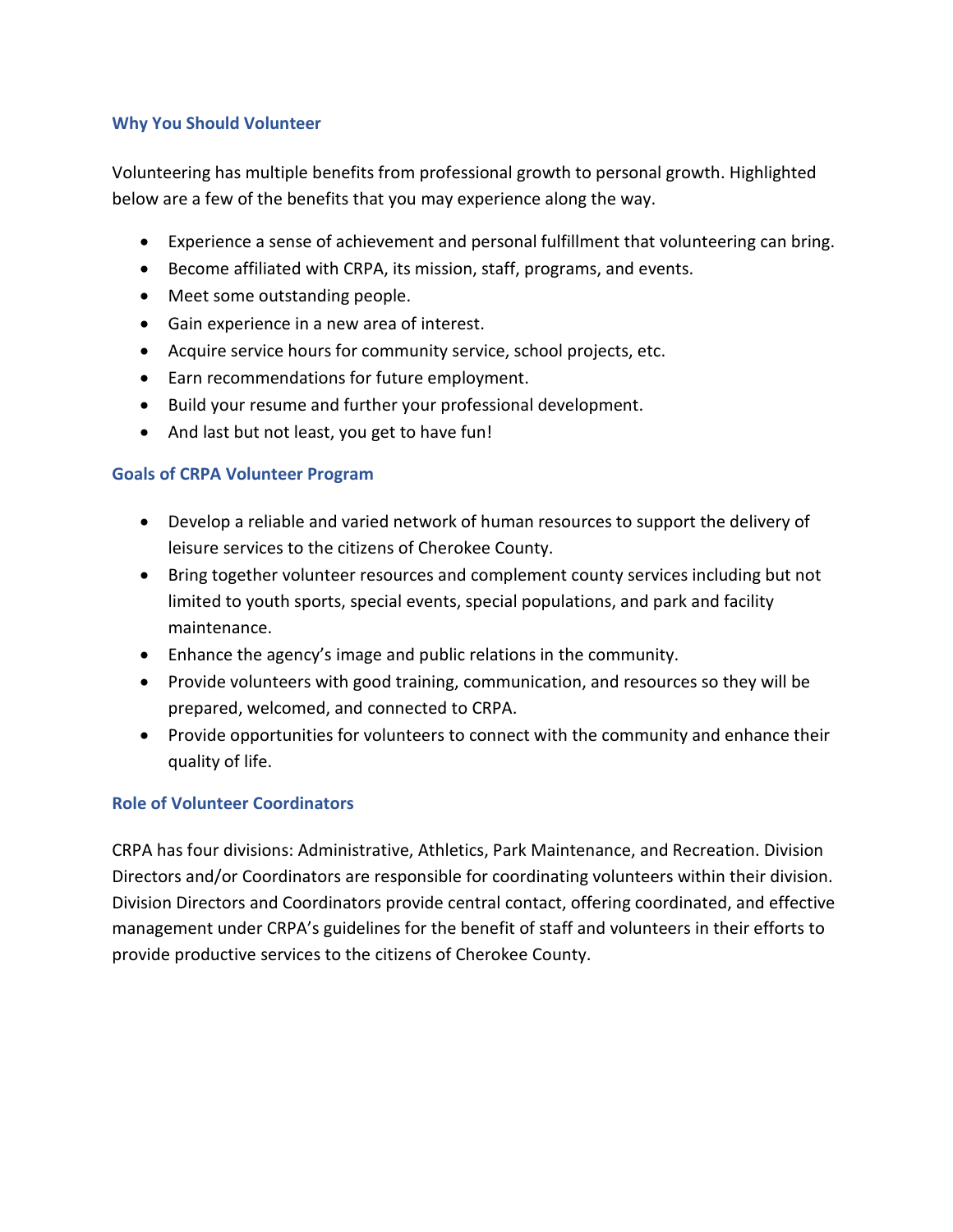#### **Volunteer Opportunities**

Volunteer opportunities and a description of the job to be performed will be provided for all volunteers outlining their purpose, duties and responsibilities, coordinator contact, training and orientation along with any necessary protective equipment that may be required for the job.

Volunteers that are accepted for the job will be notified by CRPA staff after the background check is completed and the volunteer is cleared. Necessary training will be provided by CRPA personnel overseeing the volunteer. Volunteers are encouraged to participate in the training as scheduled. If a volunteer cannot participate at the appointed day/time, then CRPA staff may make special arrangements with the volunteer to be trained at an alternative time provided it does not hinder the carrying out of volunteer duties. Training may be scheduled a few weeks prior to the start of an assignment (i.e. youth sports coach) or may be conducted immediately prior to the start of an assignment (i.e. special events or a park work day).

CRPA staff will provide instruction and training to ensure all volunteers perform a task properly and safely. Volunteers will be provided with knowledge of CRPA rules and regulations. Personal protective equipment may be provided to the volunteer if necessary to complete the assignment.

#### *List of Volunteer Opportunities & Purpose*

- **Adaptive/Inclusion Volunteer:** Under the general direction of CTRS Recreation Coordinator, volunteers assist with therapeutic recreation (TR) programs. TR programs are designed for individuals with special needs. Volunteers will serve as chaperones or buddies.
- **Basketball Gym Director:** Under the general direction of Athletic Division Staff, a Basketball Gym Director will strive to lead community involvement where children and their families can participate in youth basketball. You will promote equitability, fairness, integrity, sportsmanship, teamwork, and responsibility. You will be considered a role model for young athletes and for your community. Regular availability and communication is a necessity.
- **Park Volunteer:** Under the general direction of the Park Maintenance Superintendent or Crew Leader, volunteers perform general cleanup of parks and facilities to include, but not be limited to, cleaning of facilities and park grounds, trash pickup/removal, ball field maintenance, spreading mulch and/or pine straw, painting, organizing supplies and inventorying.
- **Service Oriented Volunteer:** Under the general direction of the Park Maintenance Superintendent, service volunteers assist with specific park projects including landscaping, park clean-ups, etc. Service Oriented Volunteers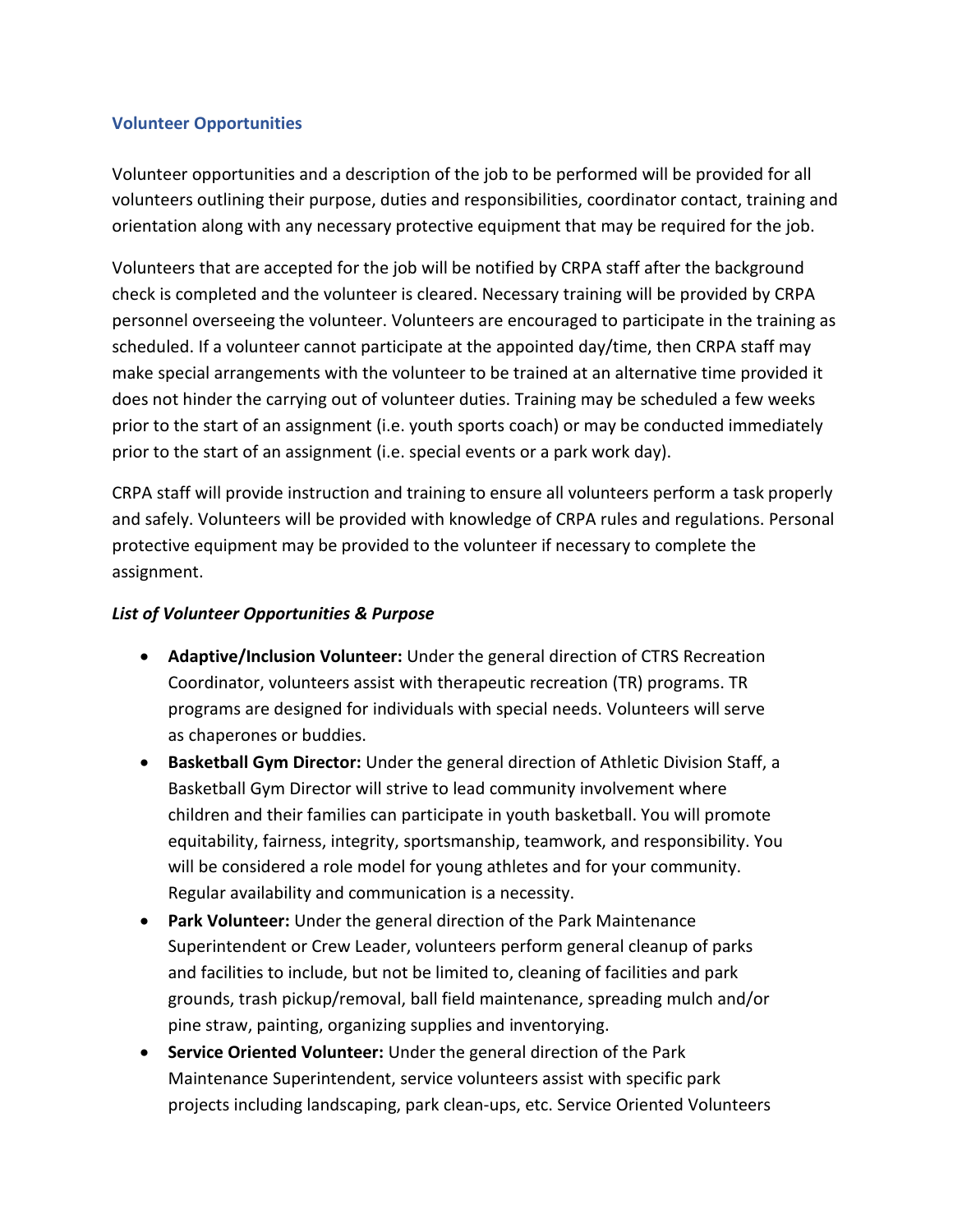include, but are not limited to, eagle or girl-scout projects, school projects, community service projects, service club projects, etc.

- **Special Events Volunteer:** Under the general direction of a Recreation or Athletic Coordinator, volunteers assist with special events including, but not limited to, greeting participants, set-up and take down, running booths, interact and distribute information to the public, clean up after events, monitor County equipment, and monitor event entry and exit points.
- **Volunteer Facility Assistant:** Under the general direction of the Receptionist/Registrar, volunteers are responsible for granting renters access to facilities and supporting the highest levels of customer service for visitors. Performs facility reservations and receives monies; handles routine complaints, inquiries and requests for building. Volunteer maintains building security.
- **Youth Sports Coach:** Under the general direction of Athletic Division Staff, a volunteer coach will strive to create a positive learning environment where children learn sportsmanship, fundamental skills, teamwork, and responsibility. You will be considered a role model for young athletes. Sportsmanship, fair play, and full participation are all mandatory.

# **Dual Role of CRPA Volunteers and Employees**

At times, employees of CRPA or Cherokee County may desire to volunteer for the organization. Exempt employees may volunteer for CRPA. However, because of the overtime requirements of the Fair Labor Standards Act, non-exempt employees may only volunteer for CRPA in certain limited circumstances. Specifically, a non-exempt employee is not permitted to volunteer his or her time to CRPA, except when all of the following conditions have been met:

- 1. The service is entirely voluntary with no promise of advancement or penalty for not volunteering -- that is, it is not coerced;
- 2. The volunteer work is sufficiently distinct from, and in a different capacity than, the work for which the non-exempt employee is paid. For example, a non-exempt employee who teaches any courses as part of his or her usual job functions may not "volunteer" to teach other courses; and
- 3. The volunteer neither expects to receive pay for the volunteer work nor receives any wages for the work.

Any employee who wishes to volunteer services for CRPA must speak to his or her manager and appropriate personnel, before performing any such volunteer service.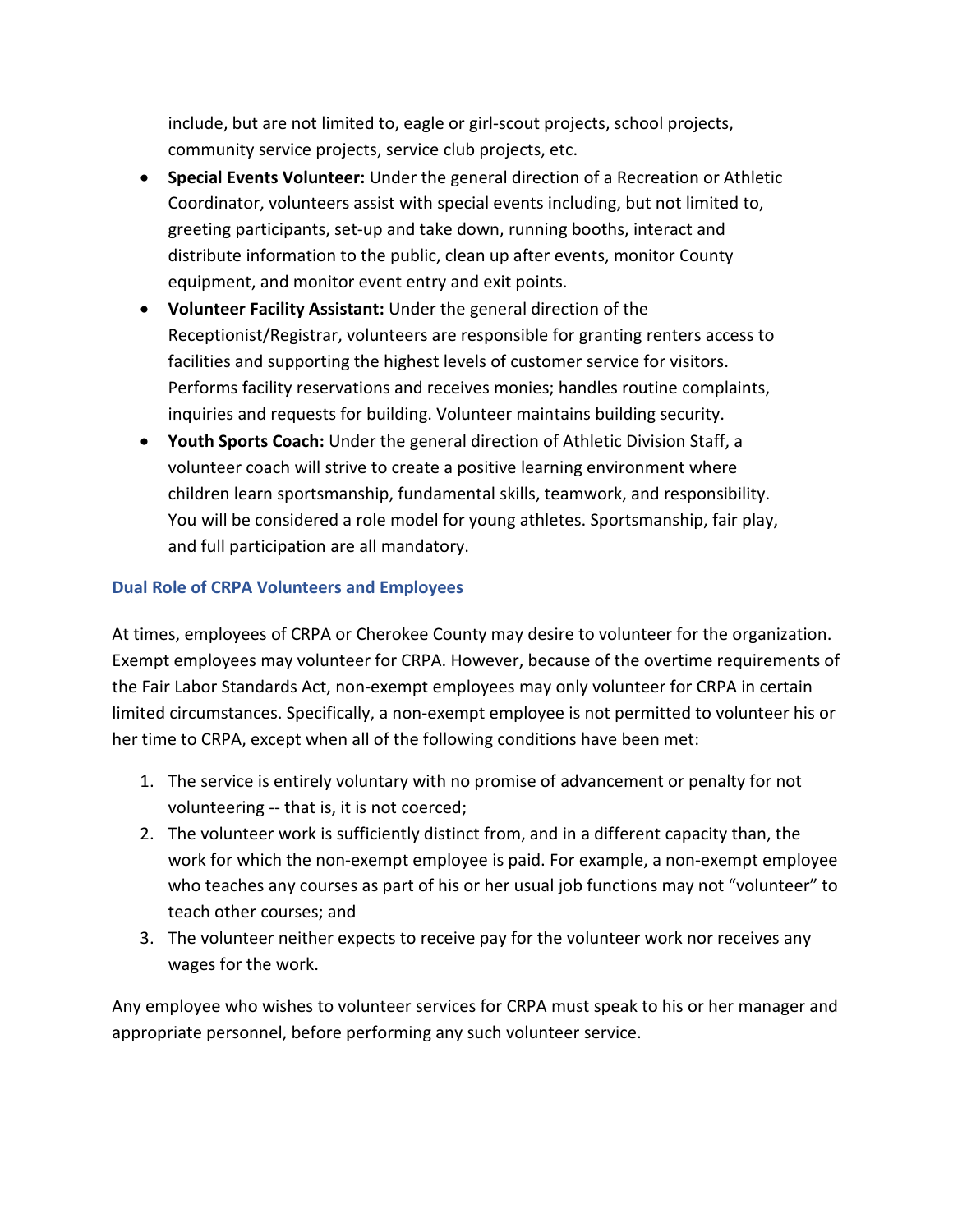#### **Recruitment and Selection Policies**

#### *Role of Volunteer Services*

The productive involvement of volunteers requires a planned and organized effort. The function of Volunteer Services – a program within each CRPA Division, is to provide coordination for effective volunteer placement within CRPA and to direct and assist volunteer and employee efforts jointly to provide more productive services. Volunteer Services shall also bear responsibility for maintaining liaison with other volunteer programs in the community and assisting in community-wide efforts to recognize and promote volunteering. Volunteer Services shall bear primary responsibility for planning for effective volunteer deployment, for assisting staff in identifying productive and creative volunteer roles, for recruiting suitable volunteers and for tracking and evaluating the contributions of volunteers to the organization.

# *Volunteer Records, References and Privacy*

CRPA maintains records of each volunteer which are the property of CRPA and are confidential. Volunteers are required to notify your supervisor of any changes in contact information (i.e., emergency contact notification, information, home address, telephone number(s), email address) and to report any additional educational and skill training acquired after joining CRPA. Volunteers may review their records in accordance with county policy.

# *Volunteer Position Descriptions*

Every registered volunteer position in CRPA has a volunteer position description summarizing the principal duties, responsibilities, qualifications and essential work functions of the volunteer assignment. Volunteer position descriptions should be periodically updated to reflect changes in title, assignment or essential work functions.

# *Recruitment and Equal Opportunity*

Volunteers are recruited by CRPA on a pro-active basis, with the intent of broadening and expanding volunteer involvement to assist with CRPA programs and services. Volunteers are recruited without regard to gender, disability, age, race or other condition. Volunteers are recruited based upon their skills, abilities and suitability to perform volunteer responsibilities. The prospective volunteer:

- Completes a volunteer application;
- Participates in a screening interview;
- Provides appropriate references and signs a release for a background check;
- Completes volunteer orientation;
- Reviews and then signs the CRPA Acknowledgement;
- Reviews and then signs the CRPA Release Agreement.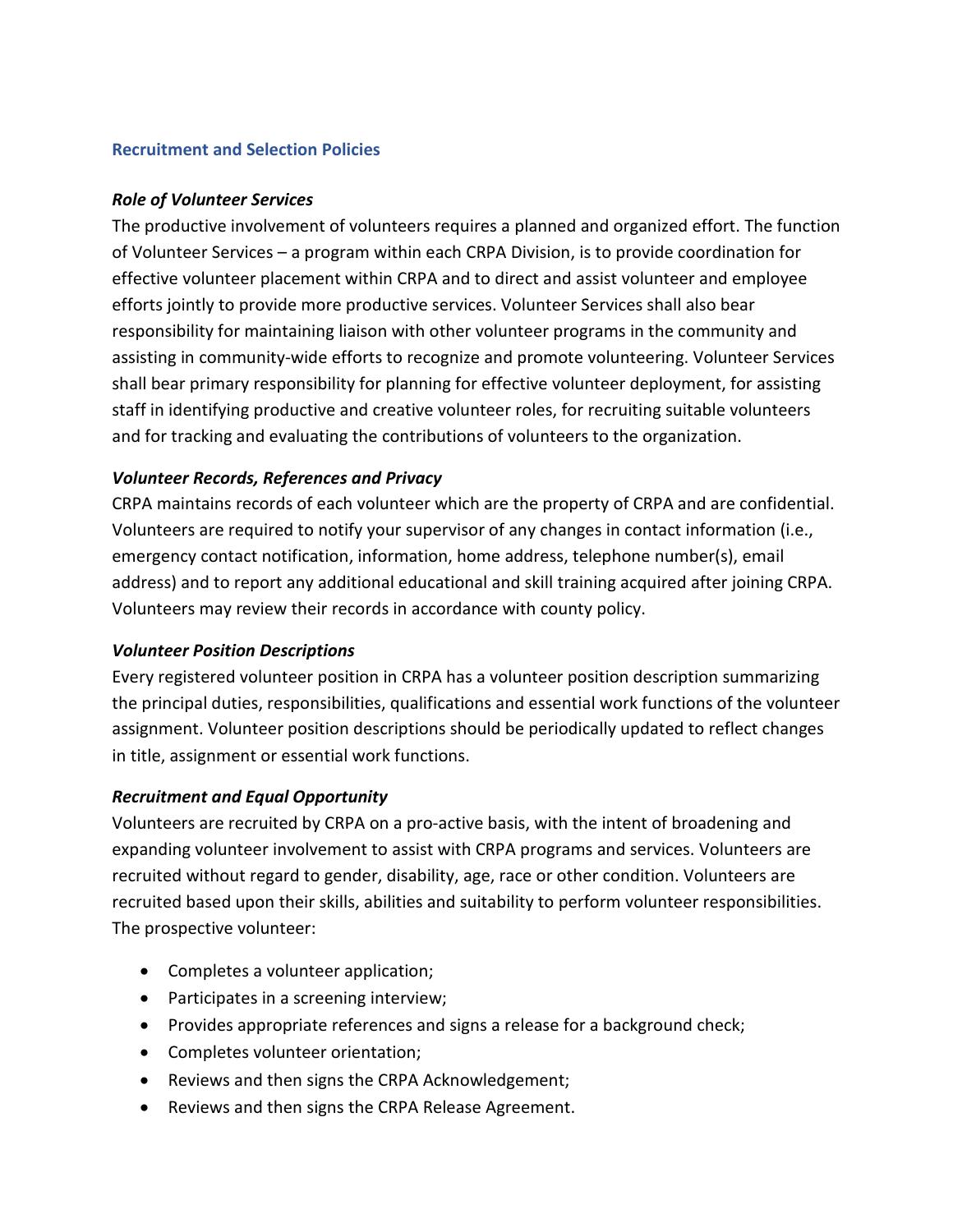In placing a volunteer in a position, attention shall be paid to the interests and capabilities of the volunteer and to the requirements of the volunteer position. No placement shall be made unless the requirements of both the volunteer and the supervising staff can be met; no volunteer should be assigned to a "make-work" position and no position should be given to an unqualified or uninterested volunteer.

# *Nepotism and Fraternization*

CRPA permits the volunteer involvement of qualified relatives of employees as long as such volunteer involvement does not; in the opinion of the CRPA create actual or perceived conflicts of interest. For purposes of this policy, "relative" is defined as a spouse, child, parent, sibling, grandparent, grandchild, aunt, uncle, niece, nephew or corresponding in-law or "step" relation – or other individuals the unit considers a "relative" such as "significant other" with whom the volunteer has a relationship.

CRPA exercises sound business judgment in the placement of related volunteers in accordance with the following guidelines:

- 1. Individuals who are relatives may work in the same CRPA facility, as long as no direct reporting or supervisory relationship exists. No volunteer is permitted to work within the "chain of command" of a relative such that the volunteer's work responsibilities or career progress could be influenced by a relative.
- 2. No relatives are permitted to work in any positions, in which CRPA believes an inherent conflict of interest may exist, including but not limited to,
	- a. Where one relative would have the authority to supervise, appoint, remove, discipline or evaluate the performance of the other,
	- b. Where one relative would be responsible for auditing the work of the other,
	- c. Or other circumstances which would place the relatives in a situation of actual or reasonably foreseeable conflict between CRPA's interest and their own.
- 3. Volunteers who marry or enter into a romantic relationship while volunteering are treated in accordance with these guidelines. If, in the opinion of CRPA an actual or apparent conflict arises as a result of marriage, one of the volunteers will be reassigned or volunteer involvement will end within 90 days if no reassignment is available.

This policy applies to all categories of volunteer assignments.

[Note: family members are frequently involved as volunteers especially during periodic volunteer events. Youth volunteers may depend on parental involvement as drivers or chaperones. Family volunteer involvement should be encouraged as long as it does not create a perceived conflict of interest].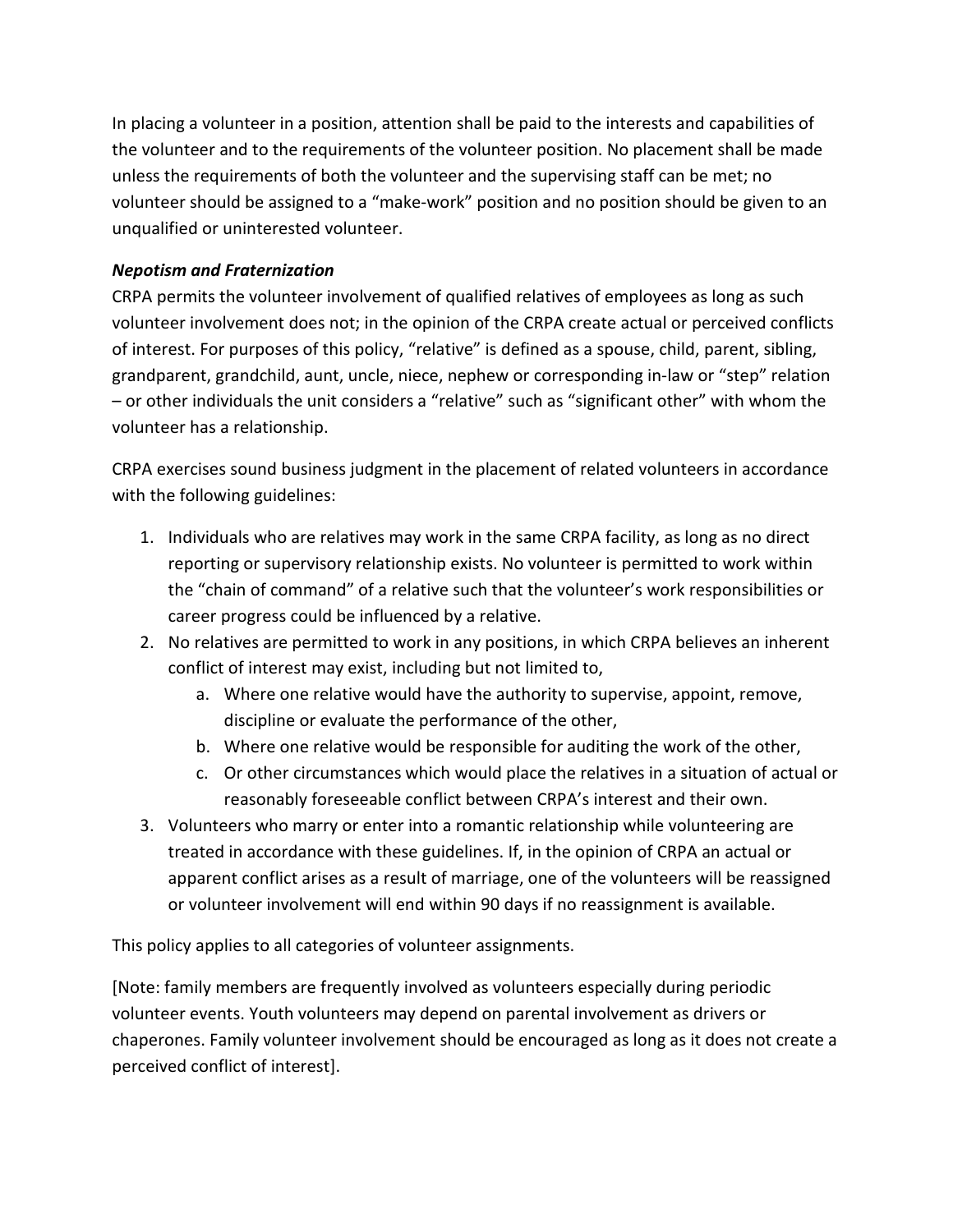# *Recruitment of Minors (Parent/Guardian Release Form)*

Volunteers who have not reached the age 18 must have the written consent of a parent or legal guardian prior to volunteering. The volunteer services assigned to a minor should be performed in a non-hazardous environment and should comply with the appropriate requirements of child labor laws.

# *Service at the Discretion of the Organization*

CRPA accepts the service of all volunteers with the understanding that such service is at the sole discretion of CRPA. Volunteers agree that the organization may at any time, for whatever reason, decide to terminate the volunteer's relationship with CRPA or to make changes in the nature of their volunteer assignment.

# *Reference and Background Checks*

CRPA strives to maintain a safe and productive workplace with honest, trustworthy, qualified, reliable and non-violent volunteers and employees who do not present a risk of harm to their co-workers or others. CRPA may perform, or may request that third parties perform, reference and background checks at any time in the application or volunteer management process. All reference and background checks will be performed in accordance with applicable federal and/or state law. Reference and background checks may include volunteer history and education verification, criminal history, social security number verification and sex offender registry review, where available, and licensure and motor vehicle record if appropriate to the position. In conducting reference and background checks, CRPA may use consumer reporting agencies to gather and report information to CRPA in the form of consumer or investigative consumer reports. All reference and background check results will be maintained in a confidential file by CRPA.

# *Acceptance and Appointment of Volunteers*

Service as a registered volunteer with the organization shall begin with official acceptance or appointment to a volunteer position. Notice may only be given by an authorized representative of the CRPA who will normally be the Division Head or direct supervisors. No volunteers shall begin performance of any position until they have been officially accepted for that position and have completed all necessary screening and paperwork, including orientation and training.

# *Emergency Contact Information*

It is the responsibility of each volunteer to regularly update their personal contact information and emergency contact information. This update can be made by contacting your supervisor.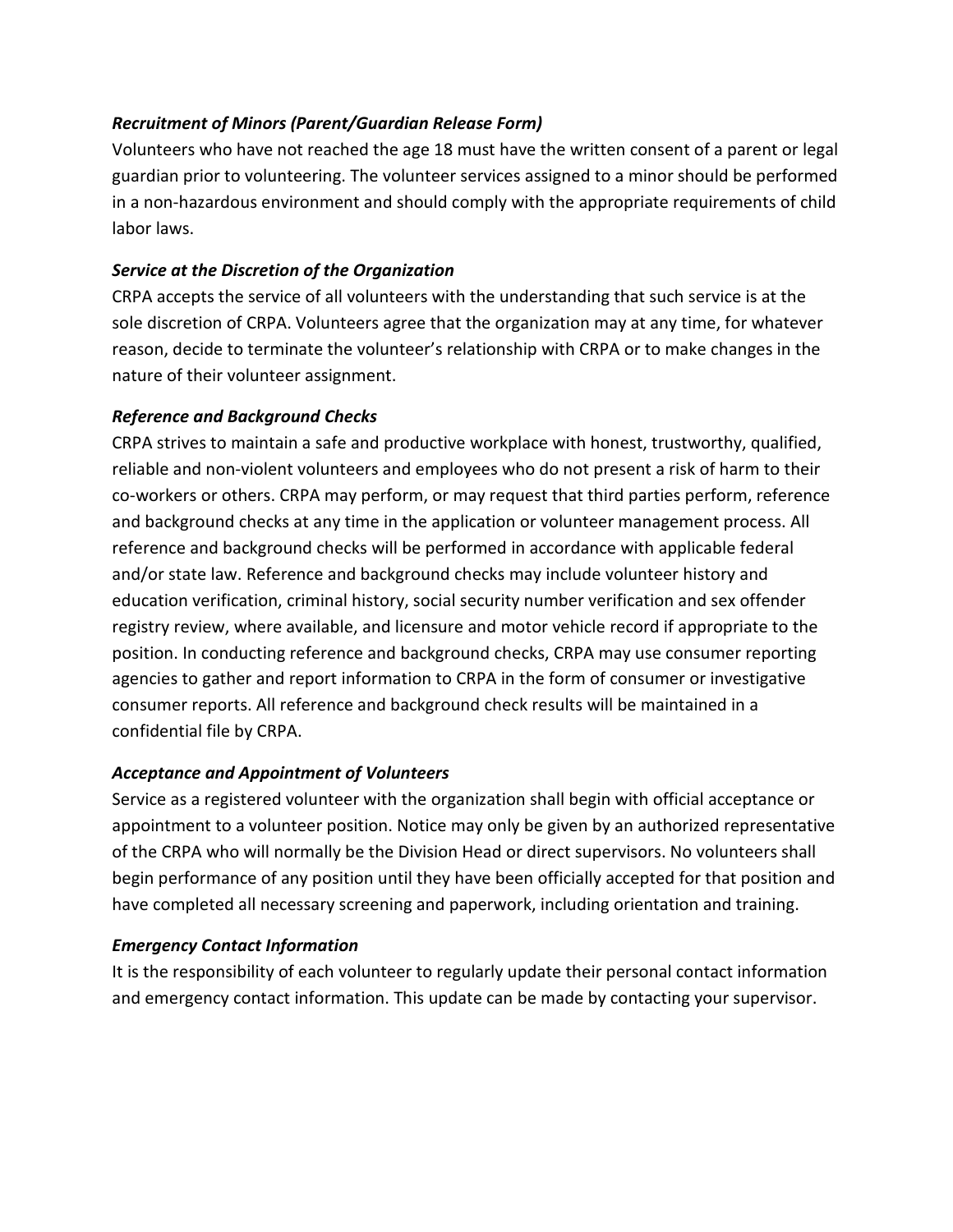#### **Safety & Security Policies**

#### *Workplace Safety and Security*

In order to provide a secure, safe and healthy work environment for volunteers, CRPA periodically provides information to volunteers about workplace safety, health, and security issues through regular internal communication means such as meetings, memos or other written communications.

Volunteers are discouraged from bringing large amounts of cash or other personal valuables to work unless absolutely necessary. CRPA is not responsible for volunteers' personal items that are lost or stolen.

Some of the best safety improvement ideas come from volunteers. Those with ideas, concerns or suggestions for improved safety and security in the workplace are encouraged to bring them to management's attention so that the safety and welfare of all volunteers can be improved.

Volunteers should feel free to report, without fear of retaliation, any condition which they believe poses a safety, health or security risk in the workplace. CRPA will investigate such reports promptly and thoroughly and take appropriate corrective action.

Further, any comments or jokes regarding threats of violence will be taken seriously, and dealt with appropriately and promptly.

Each volunteer is expected to obey safety rules and to exercise caution in all work activities. Volunteers must immediately report any unsafe condition to their supervisor. Volunteers who violate safety standards, who cause hazardous or dangerous situations, or who fail to report or, where appropriate, remedy such situations, may be subject to disciplinary action, up to and including separation.

In the case of accidents that result in injury, regardless of how insignificant the injury may appear, volunteers should immediately notify their supervisor.

#### *Injuries while Volunteering*

All volunteers are expected to follow appropriate safety guidelines while volunteering. However, even under the best circumstances, an accident may occur. If a volunteer is injured, even slightly, the volunteer is expected to immediately stop the activity that caused the injury and seek first aid or medical attention if necessary. The volunteer must inform his or her supervisor about the incident and complete a General Loss & Liability Report. If the volunteer is unable to reach the direct supervisor, then the volunteer must contact their supervisor on site. The volunteer should not resume the activity until treatment has been provided and/or he or she has been given the approval from a supervisor to continue the activity.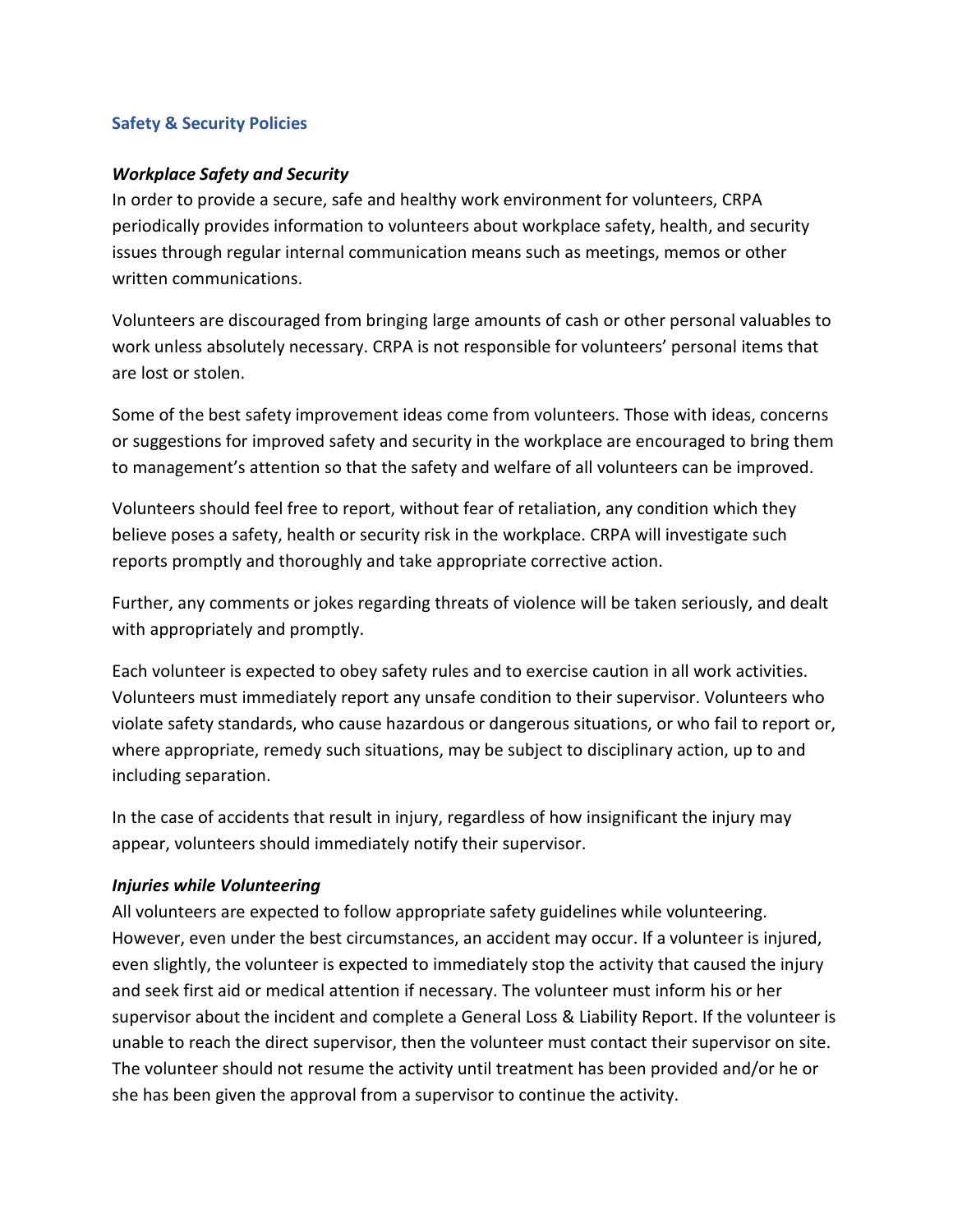Volunteers who become unable to work because of an illness or injury must inform their supervisor as soon as possible.

# *Use of CRPA or County Vehicles/Heavy Equipment and Required Indemnification and Certification to Use or Operate Tools and Other Equipment*

Volunteers are prohibited from operating any county on or off-road vehicles, heavy machinery or heavy equipment, including but not necessarily limited to, cars, trucks, motor vehicles of any kind, tractors, riding lawn mowers, excavators, forklifts, and/or mini skid steers (a/k/a trail machines). During the course of volunteering, volunteers may be permitted to use or operate non-heavy tools and/or equipment such as landscaping or gardening tools and equipment.

As a condition of becoming a volunteer, a volunteer will be required to sign a Waiver, Release and Indemnity/Hold Harmless Agreement protecting the County from any and all manner of claims against the County, its departments, agencies (including CRPA), officials and employees arising out of the volunteer's service to the County, including any claims of personal injury to the volunteer or third parties arising out of the volunteer's use and/or operation of any tools or equipment.

All volunteers will also be required to sign an acknowledgement form certifying they received training on the safe use and operation of any tools and equipment permitted to be used during the course of their volunteering for the County/CRPA.

#### **Hold Harmless Statement**

The volunteer agrees to defend, indemnify and hold harmless the County and its officers, employees, servants and agents thereof from any and all claims, suits or actions for injuries to persons, including death, and damage to property of others, or of the volunteer, that may arise from or result in any way from the performance of your duties as a volunteer. The volunteer is required to sign the Volunteer Release Form.

#### **Insurance**

Volunteers are not provided Worker's Compensation or General Liability coverage.

#### **Suspected Child Abuse Reporting**

Each CRPA volunteer that provides care, education, training, supervision, coaching or recreational programs to children is a Mandated Reporter of child abuse or child neglect per Georgia law.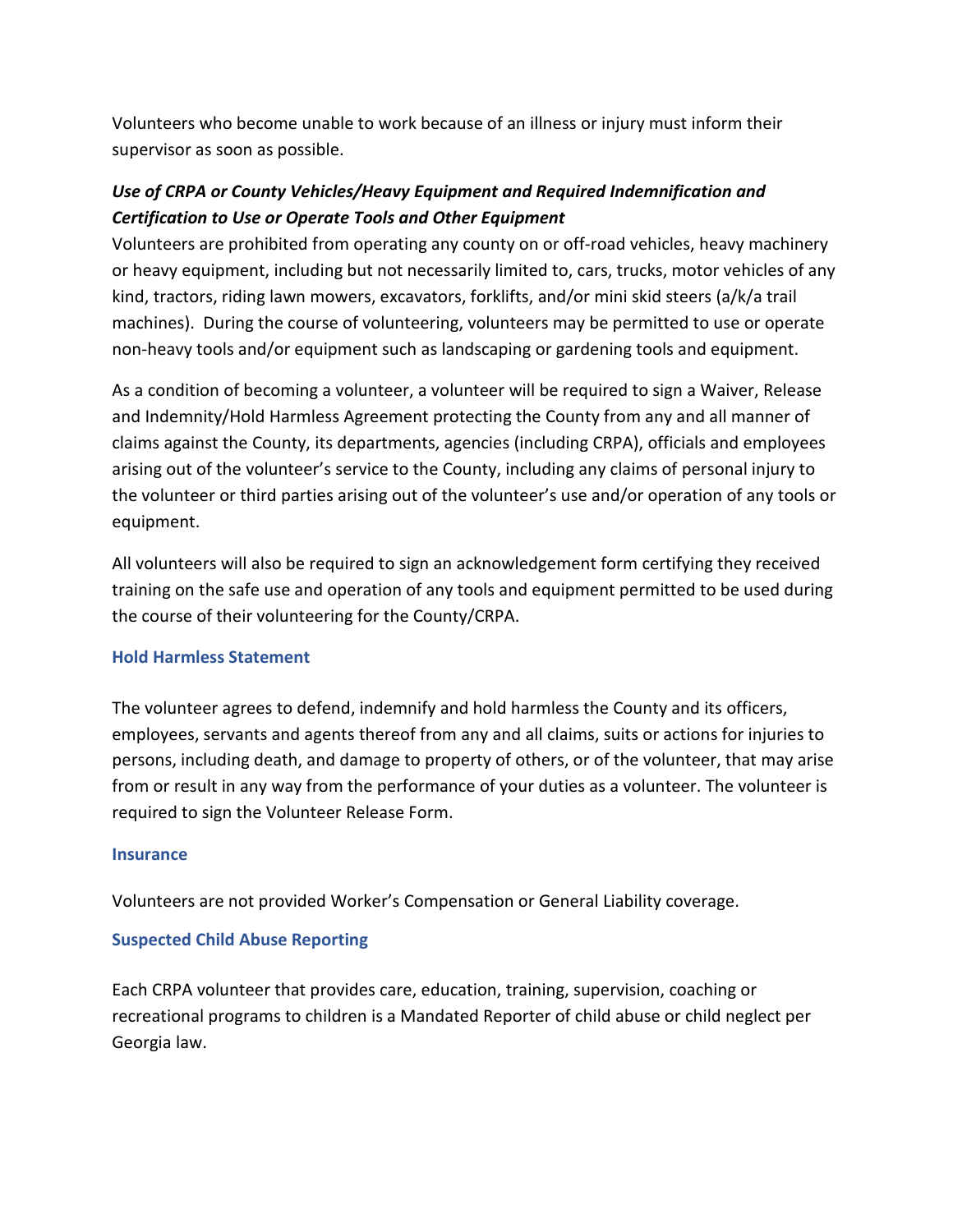# **Code of Ethics**

It is the policy of the Cherokee County Board of Commissioners to uphold, promote, and demand the highest standards of ethics from all of its employees and volunteers – maintaining the utmost standards of personal integrity, truthfulness, honesty, and fairness in carrying out their public duties, avoid any improprieties in their roles as public servants including the appearance of impropriety, and never use their County position or powers for improper personal gain.

All volunteers of CRPA, in delivering CRPA services and in all other CRPA activities, shall follow the Cherokee County Code of Ethics.

#### *Ethics Every Day*

As volunteers at CRPA, each of us is responsible, every day, for our own behavior and decisions we make. We affect the people and community around us. We make a difference. We are committed to making a positive difference by…

- Improving the quality of life.
- Enhancing recreation for others.

In living out this mission, each of us is responsible for living up to the fundamental standards of our culture:

- Telling the truth
- Keeping promises
- Respecting individuals
- Being fair

Each of us is responsible for maintaining the highest standards of ethics… every day.

# **Volunteer Conduct**

Volunteers are an extension of CRPA and Cherokee County and as such are expected to conduct themselves professionally and with integrity at all times. Volunteers are expected to be knowledgeable of CRPA safety procedures and to report any accidents/incidents to their coordinator.

The following will not be tolerated by any volunteer in any capacity:

- Violation of any policies as noted in this manual;
- Verbally abusive or threatening language;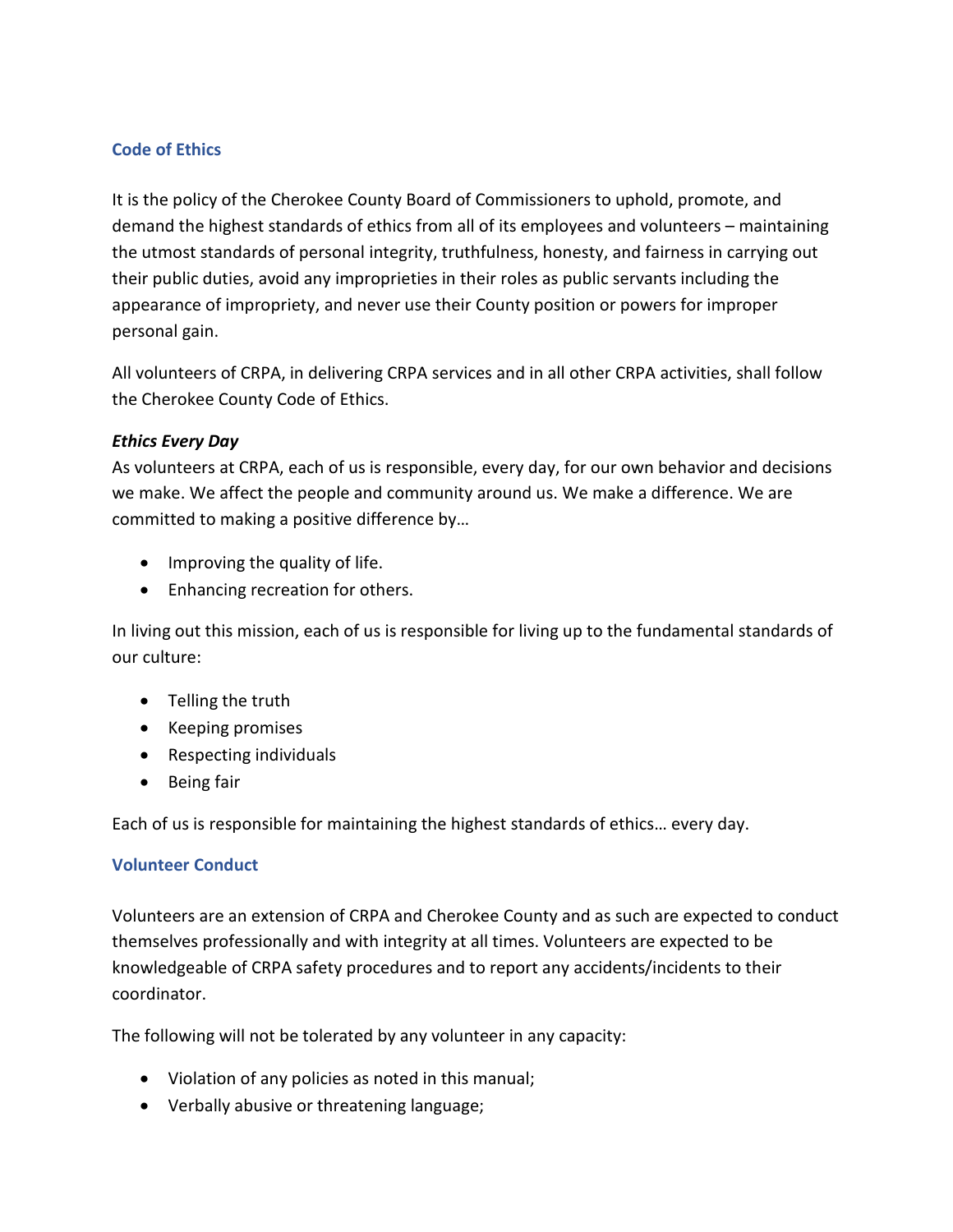- Physically abusive or threatening behavior;
- Being under the influence of alcohol and/or drugs;
- Gross misconduct or insubordination;
- Failure to meet the standards of performance relating to the essential functions of the volunteer positions;
- Failure to satisfactorily perform assigned duties within specified timeframe;
- Any other actions, manners, or conduct that negatively reflects on Cherokee County.

CRPA reserves the right to limit the use of any volunteer, adjust the hours of any volunteer and/or to reject services as it, in its sole discretion, deems appropriate, in order to best achieve the County's mission, goals, and objectives.

Volunteers may resign from volunteer service at any time. Volunteers are encouraged to provide advance notice to his/her coordinator and a reason for the decision. Volunteers involved in CRPA athletic programs are also expected to adhere to the guidelines and code of conduct as set forth in the handbooks for these programs.

#### **Harassment**

Cherokee County is committed to maintaining a work environment that is free of inappropriate or unlawful conduct. In keeping with this commitment, the County will not tolerate harassment, discrimination or the unlawful treatment of employees by anyone, including volunteer, supervisor, co-worker, vendor, client or customer of the County.

# **Drugs & Alcohol**

Cherokee County has a vital interest in maintaining a safe, healthy, and efficient working environment free from the adverse effects of drug and alcohol abuse. Drug and alcohol abuse pose serious safety and health risks to the user, and to those who work or come in contact with the user in the workplace. Accordingly, the County does not and will not tolerate consumption, possession, sale, distribution, or presence in the body of illegal drugs or alcoholic beverages while on county property and/or while in performance of volunteer duties. The County further expresses its intent, through this policy, to comply with Federal, State and local laws and regulations that relate to the maintenance of a workplace free of illegal drugs and alcohol.

# **Dress Code**

You are a representative of CRPA and Cherokee County. Personal cleanliness and good grooming are essential. Your personal appearance and dress should be neat and professional. Volunteer attire requirement may vary upon volunteer assignments and will be indicated in the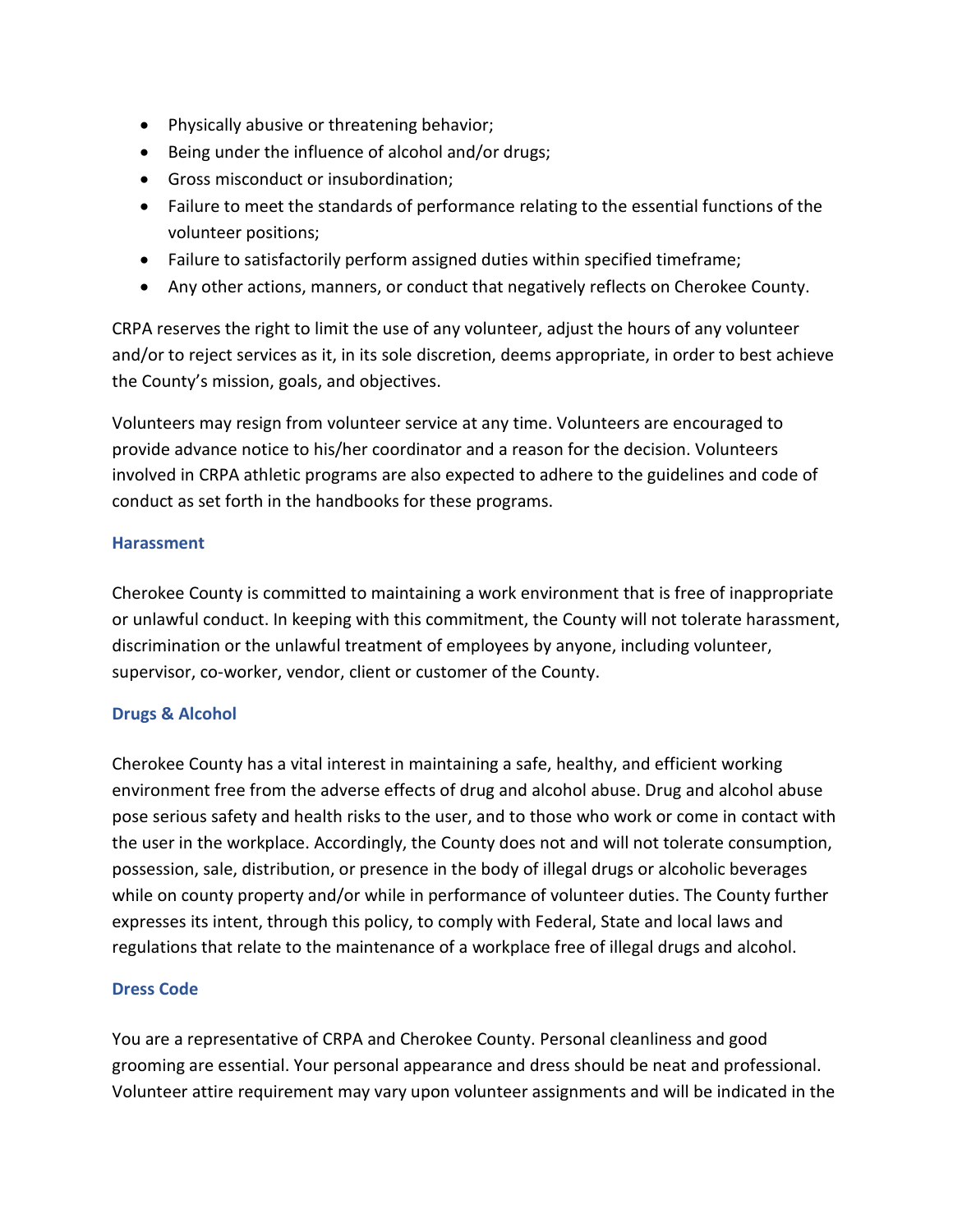assignment description. Volunteers are not to wear see-through clothing; clothing that does not cover the chest, back and mid-drift; tank tops; suggestive or offensive clothing; short shorts or heavy perfumes.

# **Confidentiality**

Volunteers are expected to keep confidential any information that they are either formally or informally exposed to during their time as a volunteer. Out of respect for the privacy and rights of all individuals associated with CRPA, your observations and opinions will be kept in confidence. Your confidentiality makes CRPA a safe and trusting environment for all concerned.

# **CRPA's Commitment to Our Volunteers**

Each volunteer for CRPA is viewed as an important part of the agency's success. Volunteers are entitled to the following:

- Be treated with respect and courtesy;
- Receive proper direction and training for the assigned task (CRPA may pay for certain required certifications depending on available funding);
- Receive CRPA attire or name badge designating them as a volunteer as deemed appropriate;
- Be recognized for their efforts in serving the citizens of Cherokee County;
- Be provided as much information about CRPA and the County as possible;
- And provide feedback (without fear of retribution) to CRPA staff to improve recreation activities and/or to improve the volunteer program.

# **Volunteer Evaluation**

Volunteers will be evaluated during the course of and at the conclusion of their assignment. The evaluation may be completed formally or informally depending on the nature of the assignment. Short-term volunteers, such as those who work park clean-up days or special events, may receive an informal evaluation, i.e. verbal evaluation from CRPA staff overseeing the event. Long-term volunteers, such as youth sports coaches, leisure spectrum, may be formally evaluated by the participants he/she coached as well as CRPA staff overseeing the program.

Feedback from formal evaluations may be shared with the volunteer as deemed appropriate to:

- 1. Inform the volunteer of how his/her performance was during the assignment,
- 2. Inform the volunteer of issues of which he/she may not be aware so that improvements can be made for future volunteer assignments, and/or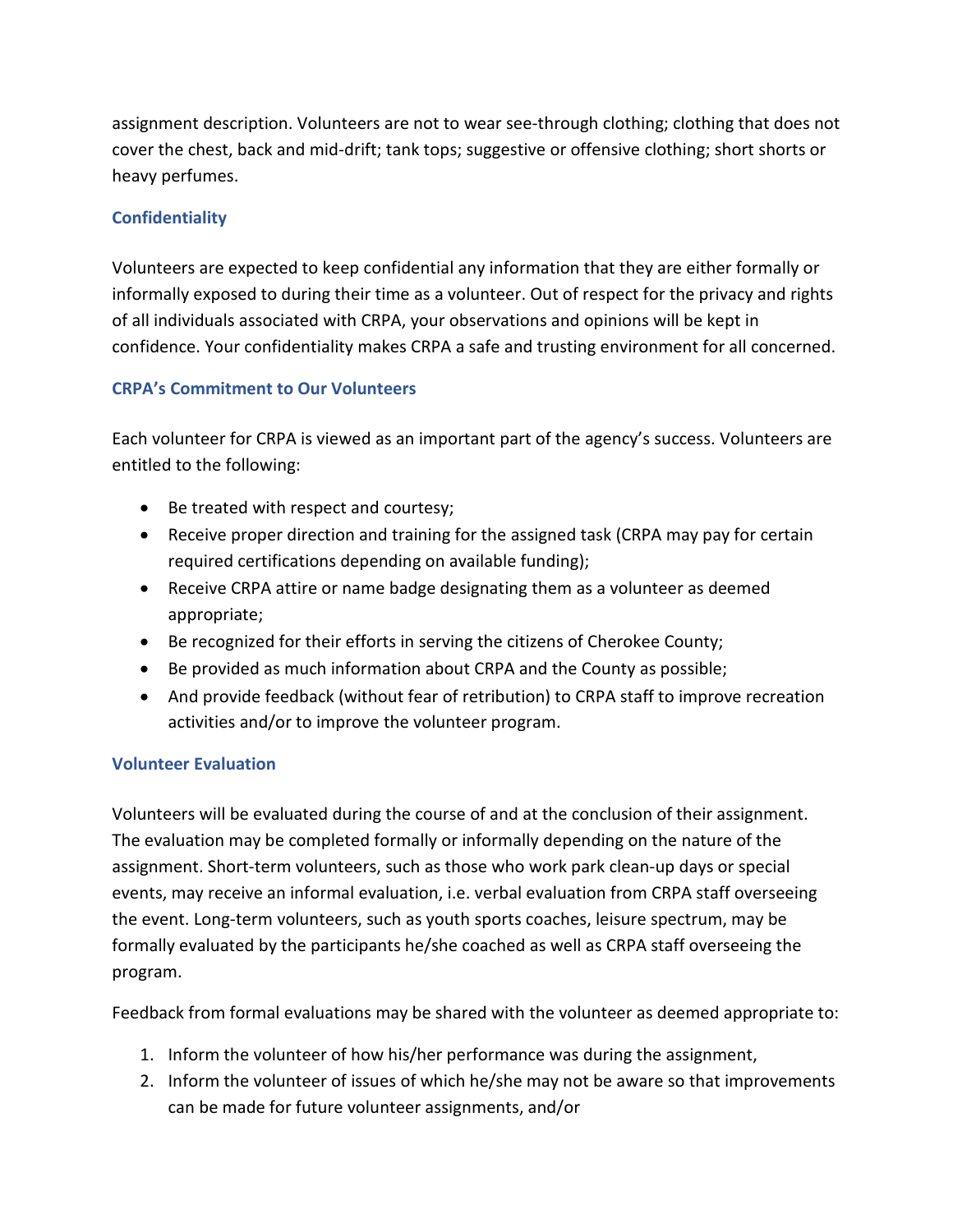3. Inform the volunteer that his/her performance did not meet expectations.

Formal evaluations of long-term volunteers will be thoroughly reviewed by CRPA Division Director before any action is taken by staff to remove a volunteer. CRPA Director will be notified of all recommendations to remove a long-term volunteer. CRPA Director must give his/her approval before any action is taken.

# **Volunteer Recognition**

Recognition of volunteers may be accomplished in any of the following ways: "thank you" letters; emails; and/or verbal thanks. These methods of informal recognition may also include a concerted effort to include volunteers as full participants in program decision-making and implementation. Formal recognition may consist of an annual Volunteer Appreciation Banquet honoring all volunteers as well as recognizing outstanding volunteers.

All CRPA staff members are responsible for ensuring that all volunteers are properly recognized for their service.

# **Customer Service Statement**

Customer service is of utmost importance to CRPA. Volunteers are expected to provide quality customer service to all participants. If a volunteer does not know an answer to a question, then the volunteer should seek CRPA staff for assistance, in order to assist the customer.

Customer complaints should be directed to CRPA staff overseeing the activity or facility as soon as possible so that all complaints can be addressed in a timely manner. If the overseeing staff is not available, then the volunteer should contact the next level supervisor in charge of the activity or facility.

CRPA provides opportunities for leisure and fun. Recreation and parks activities and events should provide a source of rest, relaxation, and enjoyment for the participants. People participate in our events and activities by choice not because they are required. If a customer experiences a problem, then volunteers should use his/her best judgment to resolve the situation as calmly and smoothly as possible so that the customer's experience is positive and enjoyable. Volunteers should not make promises that they cannot keep. Volunteers should be honest and sincere at all times.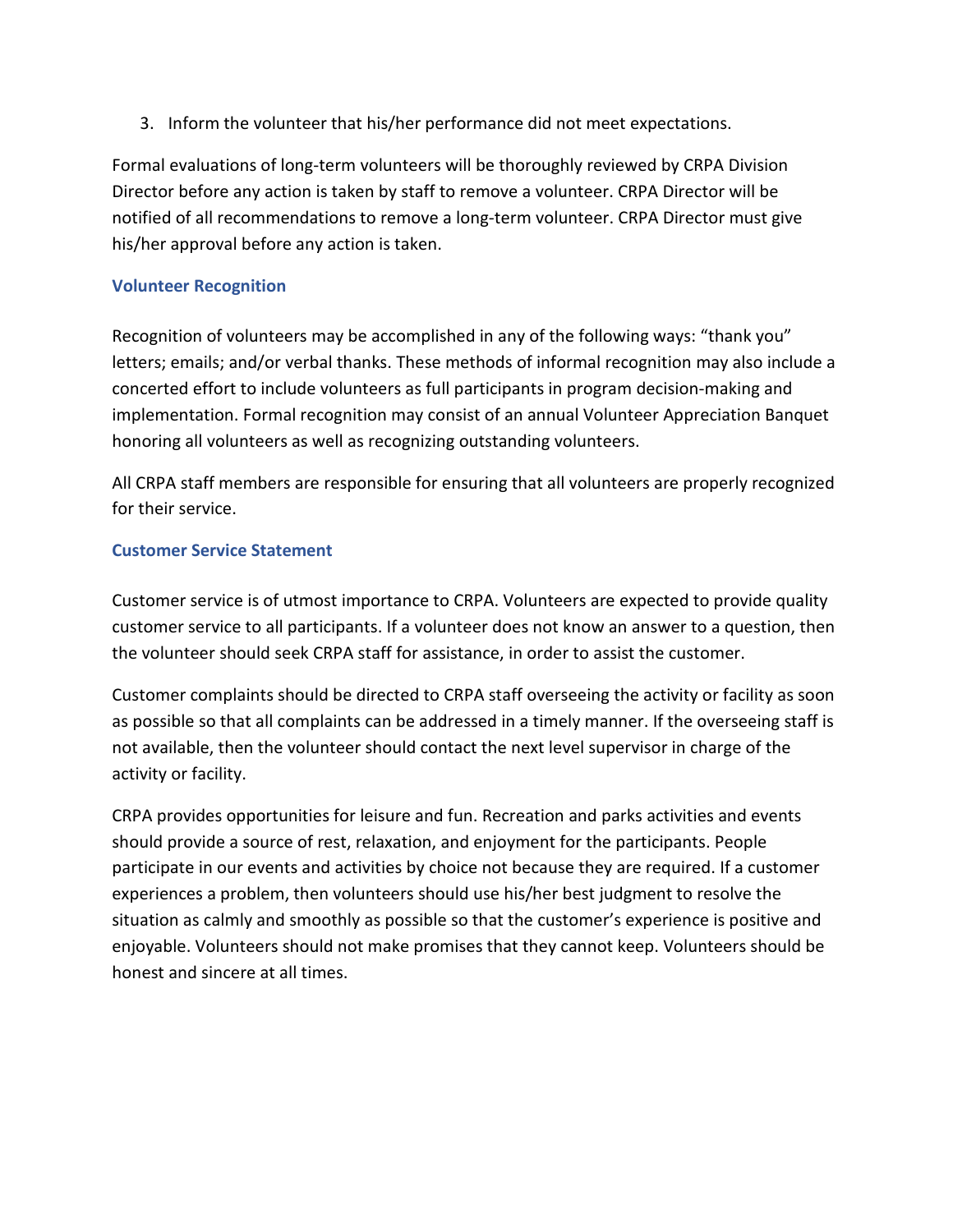# **Additional Volunteer Information**

### *Reporting for Duty – Calling Out*

In order to meet the needs of our participants, we expect our volunteers to report as scheduled. Please arrive at least 15 minutes prior to the program start time. It is imperative that you are present for your volunteer assignment at your regularly scheduled times.

- Should you find you are unable to perform your volunteer assignment, please notify the coordinator twenty-four (24) hours in advance.
- We realize a volunteer may have extenuating circumstances and these will be taken into consideration. Each situation will be handled on an individual basis.
- Volunteers should call the coordinator with CRPA if they are unable to arrive at their volunteer assignment at the appointed time.

#### *Lost and Found*

During special events, lost and found items should be taken to CRPA staff overseeing the activity. For ongoing volunteer assignments, such as youth sports coaches, any and all lost and found items should be taken to the concession stand or Recreation Center for safekeeping. CRPA staff should be notified of the situation.

### *Tobacco Use*

Cherokee County complies with the Georgia Smoke Free Air Act of 2005. All county buildings and vehicles are designated as smoke-free and tobacco-free areas. Neither smoking nor tobacco use is permitted within 25 feet of any County building entrance/exit.

#### *Media*

Members of the media are occasionally present at our programs. Please have all media report to the CRPA staff in charge of the event. If you do not want to be photographed or filmed while volunteering, please let the CRPA coordinator know in writing.

#### *Solicitation*

Volunteers are prohibited from soliciting for any purpose during their assignments. Volunteers are also prohibited from distributing material of any kind or nature during volunteer time except as required in the performance of their assignment.

#### **Violence Free Work Environment**

CRPA promotes a safe work environment for all volunteers and does not tolerate any type of violent behavior committed by or against volunteers. All volunteers are expected to conduct themselves in a professional manner and in accordance with the Cherokee County Code of Ethics included in the Cherokee County Employee Personnel Policies.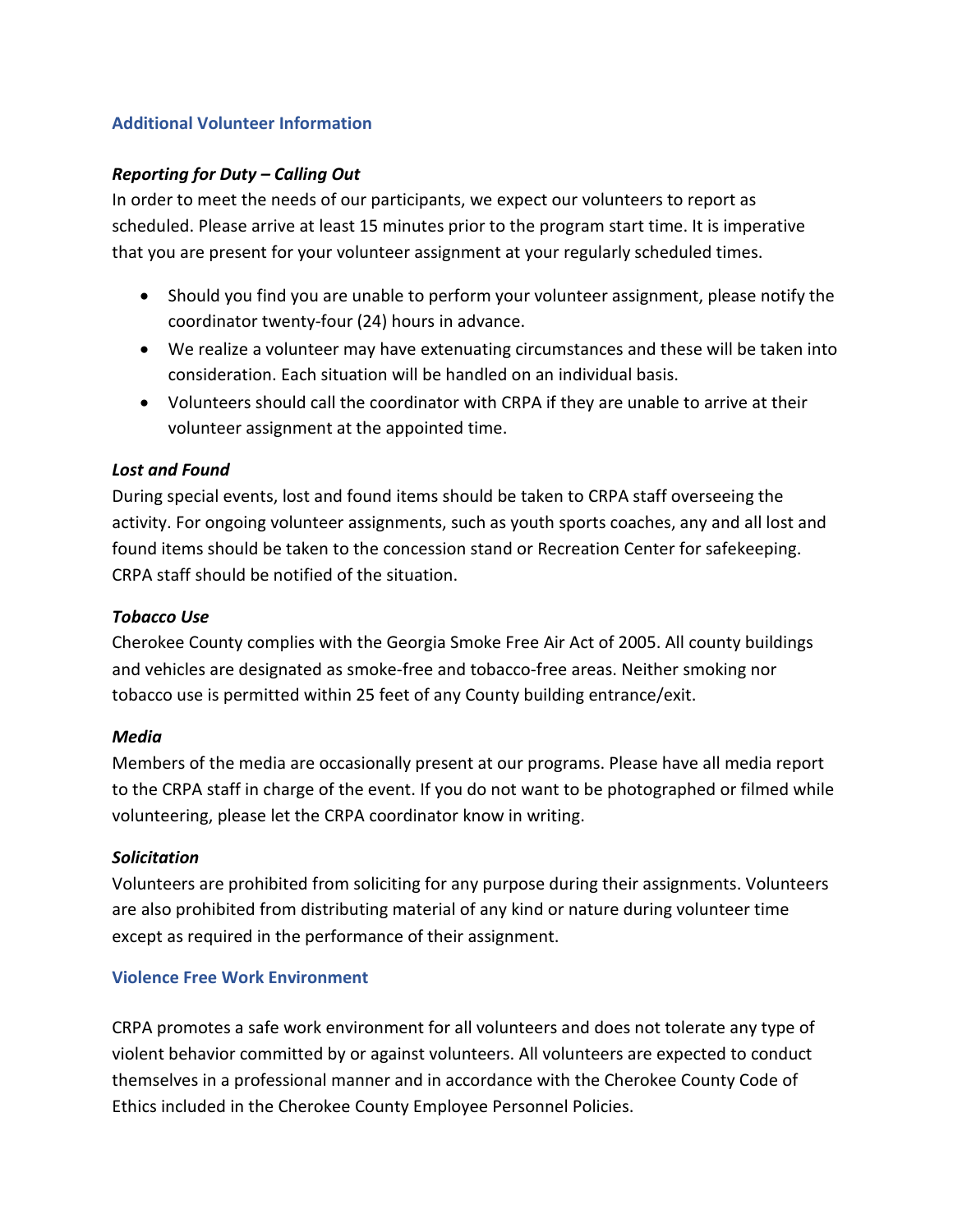Threatening or violent behavior committed by anyone against volunteers, employees, vendors or clients during work or off-duty hours will not be tolerated. Such behavior may include but is not limited to the following:

- 1. Physical injury to another person;
- 2. Threats;
- 3. Behavior that creates a reasonable fear of injury in another person;
- 4. Intentionally causing damage to County property or property of another volunteer or employee;
- 5. Possession of weapons (for example, guns, knives, clubs, explosive devices, etc.) on County property or while at CRPA sponsored-activities; or
- 6. Committing acts motivated by, or related to, sexual harassment or domestic violence.

Statements or gestures which in any way suggest that the employee may engage in violent conduct will be taken seriously by management and responded to appropriately. Volunteers have a responsibility to report any potentially dangerous situations or unauthorized individuals on CRPA premises to management immediately. Reports of statements or behavior which may violate this policy will be investigated promptly and in a confidential manner. A volunteer suspected of violent behavior may be placed on leave during an investigation until a course of action is determined.

Incidents involving violent behavior by a volunteer may warrant removal of the individual from the workplace until further evaluation determines his or her suitability for return to the workplace.

#### **CRPA Communication Systems**

All communication systems are CRPA property and are to be used for business purposes. Because these communication systems are provided for business purposes, volunteers should have no expectation of privacy regarding their personal use of any CRPA communication systems, and their communications and systems use may be audited by authorized management at any time without notice. CRPA communication systems include, but are not limited to, e-mail, telephone, Internet, fax, voicemail, bulletin boards, and interoffice mail. Volunteers are to use proper discretion in the amount and length of non-business use of CRPA communication systems.

Volunteers must be mindful that their association with CRPA will be visible to any recipient of an electronic communication, and assure that their communications are consistent with the CRPA mission. Prohibited uses of CRPA communication systems include, but are not limited to: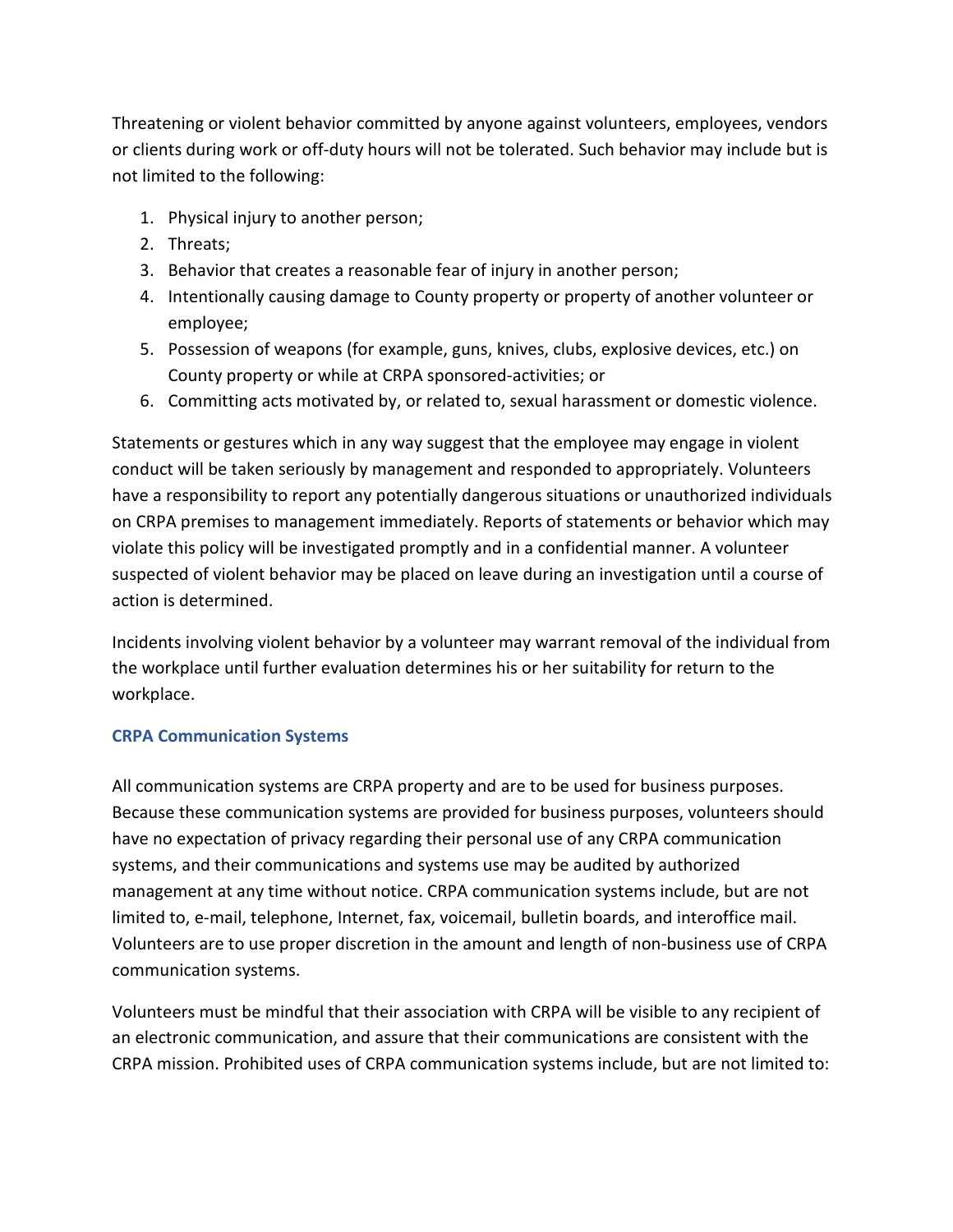- 1. Developing, accessing or distributing material which harasses or disparages others, or contains ethnic or racial stereotypes, epithets or slurs; contains pornography, profanity, violent or sexually explicit images, messages, or cartoons; solicits for commercial ventures or outside organizations; advocates positions not officially endorsed by the CRPA violates any applicable law
- 2. Personal mass e-mail distribution ("spamming"), unauthorized computer access ("hacking"), obtaining pirated software, or violating copyright protections.
- 3. Distributing sensitive, proprietary, confidential, or private information of the CRPA and/or the CRPA without appropriate authorization.
- 4. Obtaining unauthorized access to another volunteer's or employee's communication systems, or sending unauthorized communications under another colleague's name.
- 5. Conducting CRPA business on a hand-held cellular telephone while driving a vehicle CRPA communication systems may not be used in situations that violate Federal, State or Local Law. Inappropriate use of any CRPA communication systems may result in disciplinary action, up to and including separation.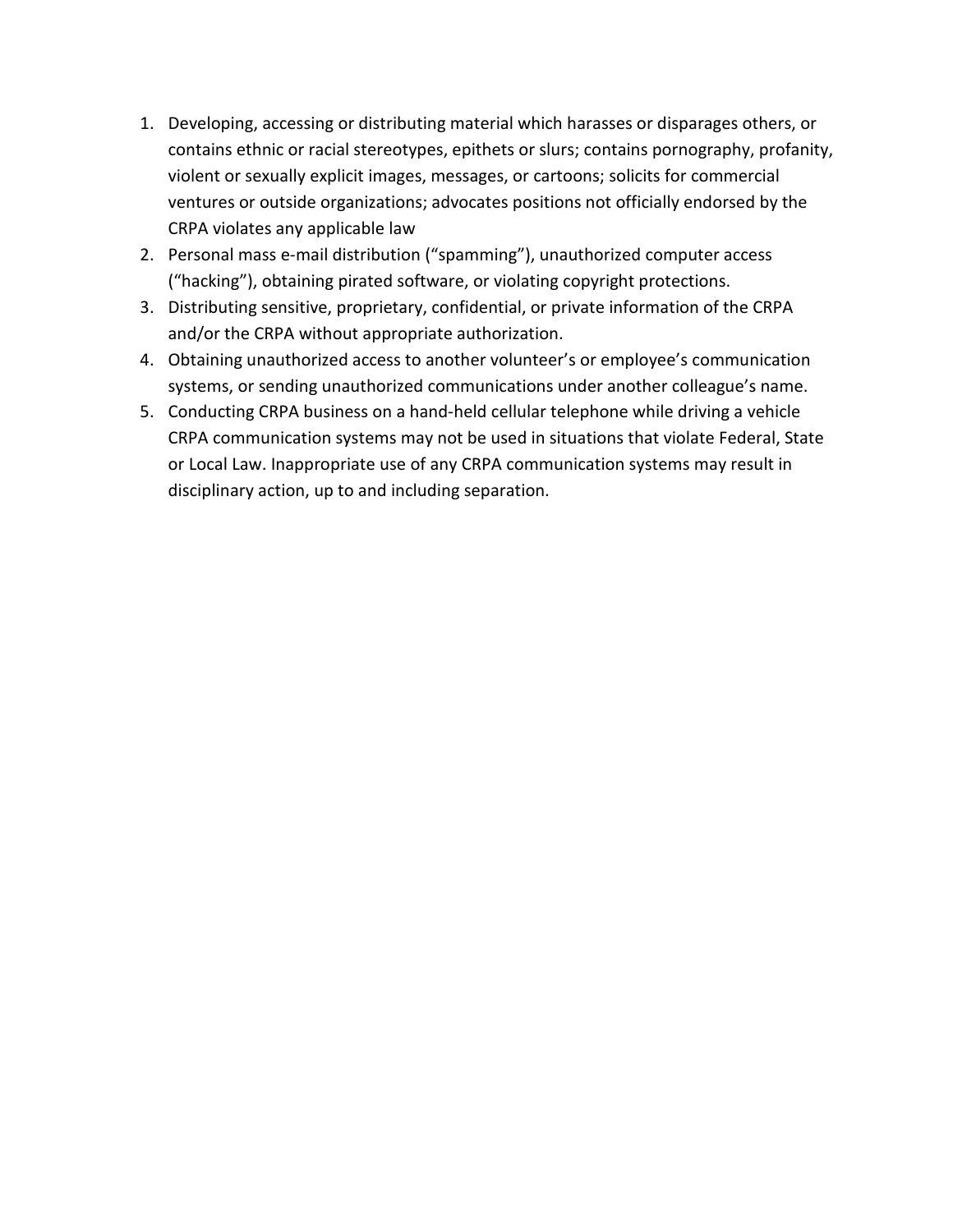#### **Acknowledgement and Receipt**

I, \_\_\_\_\_\_\_\_\_\_\_\_\_\_\_\_\_\_\_\_\_\_\_\_\_\_\_\_\_\_\_\_\_\_\_\_\_\_\_ certify that I have read and understand the Volunteer Handbook and agree to comply with it, as well as applicable laws that impact the organization.

I, \_\_\_\_\_\_\_\_\_\_\_\_\_\_\_\_\_\_\_\_\_\_\_\_\_\_\_\_\_\_\_\_\_\_\_\_\_\_ certify that I have reviewed the policy on Suspected Child Abuse Reporting and understand that by Georgia state law I am a Mandated Reporter of child abuse or child neglect.

Disclosure of Current or Potential Conflicts:

I affirm that, except as listed below, I have no financial interest or affiliation with any organization that may have interests that conflict with, or appear to conflict with, the best interests of the CRPA:

\_\_\_\_\_\_\_\_\_\_\_\_\_\_\_\_\_\_\_\_\_\_\_\_\_\_\_\_\_\_\_\_\_\_\_\_\_\_\_\_\_\_\_\_\_\_\_\_\_\_\_\_\_\_\_\_\_\_\_\_\_\_\_\_\_\_\_\_\_\_\_\_\_\_\_\_\_\_

\_\_\_\_\_\_\_\_\_\_\_\_\_\_\_\_\_\_\_\_\_\_\_\_\_\_\_\_\_\_\_\_\_\_\_\_\_\_\_\_\_\_\_\_\_\_\_\_\_\_\_\_\_\_\_\_\_\_\_\_\_\_\_\_\_\_\_\_\_\_\_\_\_\_\_\_\_\_

\_\_\_\_\_\_\_\_\_\_\_\_\_\_\_\_\_\_\_\_\_\_\_\_\_\_\_\_\_\_\_\_\_\_\_\_\_\_\_\_\_\_\_\_\_\_\_\_\_\_\_\_\_\_\_\_\_\_\_\_\_\_\_\_\_\_\_\_\_\_\_\_\_\_\_\_\_\_

\_\_\_\_\_\_\_\_\_\_\_\_\_\_\_\_\_\_\_\_\_\_\_\_\_\_\_\_\_\_\_\_\_\_\_\_\_\_\_\_\_\_\_\_\_\_\_\_\_\_\_\_\_\_\_\_\_\_\_\_\_\_\_\_\_\_\_\_\_\_\_\_\_\_\_\_\_\_

Should such conflicts or apparent conflicts of interest arise in connection with my CRPA responsibilities, I agree to:

- 1. Discuss the conflict with the CRPA Supervisor and
- 2. Until management mitigates or otherwise resolves the conflict, refrain from participating in any discussions, deliberations, decisions or voting related to the conflict of interest.

Future Conflicts:

I also agree, during the term of my volunteer status with the CRPA, to report promptly to the supervisor of my activity any future situation that involves, or might appear to involve, me in any conflict between my outside interests and the best interests of CRPA.

Printed Name:

\_\_\_\_\_\_\_\_\_\_\_\_\_\_\_\_\_\_\_\_\_\_\_\_\_\_\_\_

\_\_\_\_\_\_\_\_\_\_\_\_\_\_\_\_\_\_\_\_\_\_\_\_\_\_\_\_

\_\_\_\_\_\_\_\_\_\_\_\_\_\_\_\_\_\_\_\_\_\_\_\_\_\_\_\_\_

Signed Name:

Date: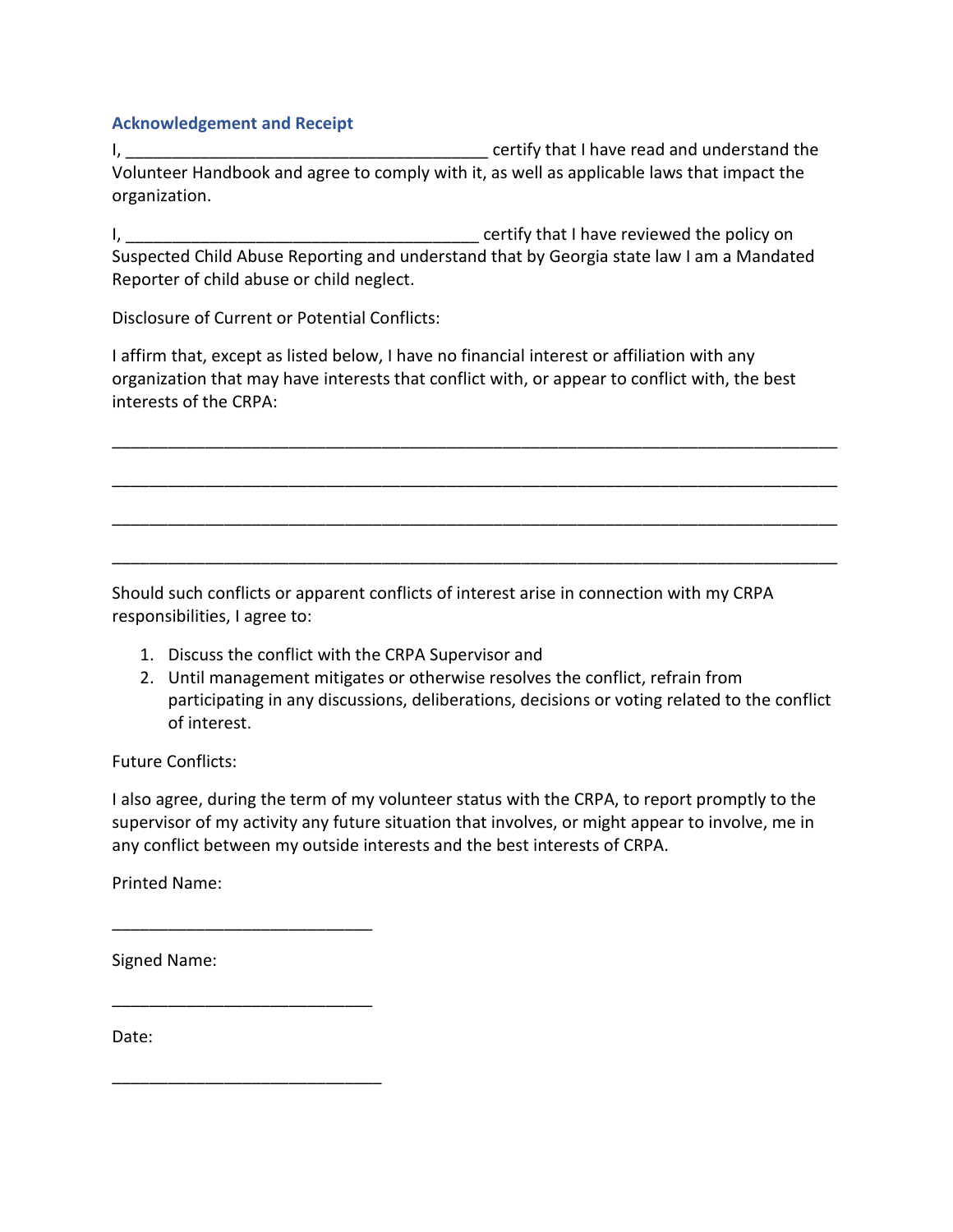

**Cherokee Recreation & Parks Agency Assignment Description Adaptive/Inclusion Volunteer**



#### **PURPOSE**

Volunteers assist with therapeutic recreation (TR) programs. TR programs are designed for individuals with special needs. The majority of our population served is developmentally delayed. Volunteers will serve as chaperones or buddies.

#### **GENERAL DUTIES AND RESPONSIBILITIES**

*The following duties are typical for this classification. Volunteers may not perform all of the listed duties and/or may be required to perform additional or different duties from those set forth below to address specific event needs. There will be a full time CRPA staff person on duty at all times when volunteers are present.* 

Stay with the assigned group of participants at all times during an activity.

Exhibit enthusiasm and be understanding of each individual's special need.

Understand and assist the Recreation Coordinator with activities that will take place during this program. When able, take part in activities with the participants.

If an emergency occurs, notify the Recreation Coordinator immediately.

Communicates with the Recreation Coordinator as needed to coordinate work activities, review status of work, exchange information, or resolve problems.

Performs other duties as assigned.

#### **COORDINATOR CONTACT**

Adaptive/Inclusion Volunteers are under the general direction of the Recreation Coordinator for TR Programs.

#### **TRAINING AND ORIENTATION**

Training will be held for all new volunteers 15 minutes prior to the scheduled start time of a program. It will serve to familiarize volunteers with all the special needs of the group that is participating.

#### **PROTECTIVE EQUIPMENT**

None required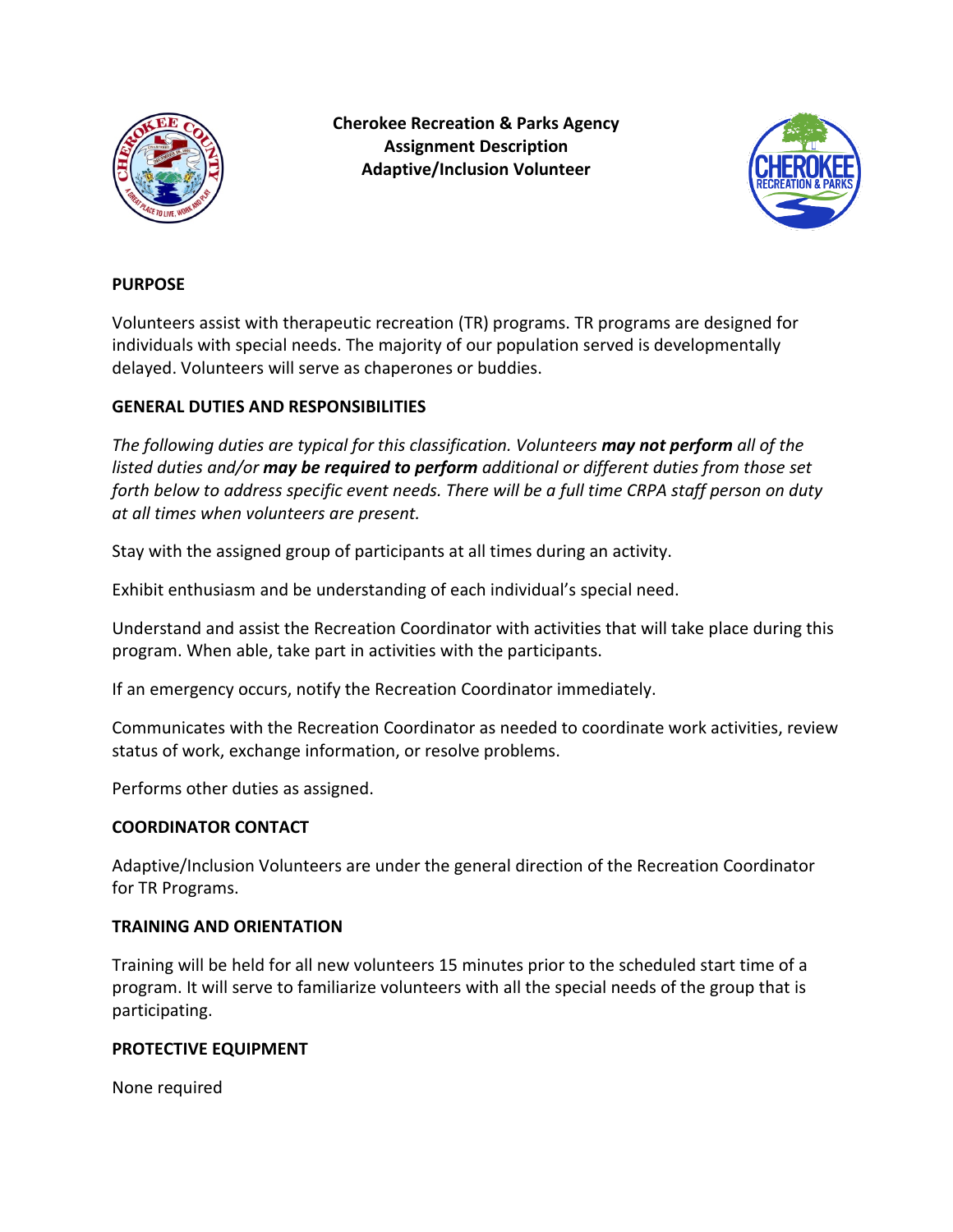

#### **Cherokee Recreation & Parks Agency Assignment Description Basketball Gym Director**



#### **PURPOSE**

A Basketball Gym Director will strive to lead community involvement where children and their families can participate in youth basketball. You will promote equitability, fairness, integrity, sportsmanship, teamwork, and responsibility. You will be considered a role model for young athletes and for your community. Regular availability and communication is a necessity.

# **GENERAL DUTIES AND RESPONSIBILITIES**

*The following duties are typical for this classification. Volunteers may not perform all of the listed duties and/or may be required to perform additional or different duties from those set forth below to address specific event needs.*

Possess the ability to assist/ plan and supervise registration, assessments, drafts, practices, coaches' meetings, and league training.

Provide weekly communication to the youth sports coaches and their team as information is disseminated by the Athletic Division Staff.

Provide and maintain the general custodial maintenance as described by the school district or owner of the gym. This would include but not be limited to sweeping the gym floor, picking up loose trash, flushing toilets, turning on/off lights, using security alarm, uniform distribution, etc.

Provide a safe and fun environment for the children to learn.

Perform other duties as assigned.

# **COORDINATOR CONTACT**

Basketball Gym Directors are under the general direction of the Athletic Division Staff.

# **TRAINING AND ORIENTATION**

Basketball Gym Directors will be given training and/or orientation, if warranted or asked for, by the Athletic Division Staff. Training opportunities will be provided on a seasonal basis.

# **SPORTS EQUIPMENT**

Basketball Gym Directors will be given the necessary sports specific equipment when warranted and will be responsible for the proper use and general maintenance of that equipment. All equipment shall be returned at the conclusion of the season in good working order. In some situations, the Basketball Gym Directors may be required to leave a deposit in the event the equipment is damaged or not returned.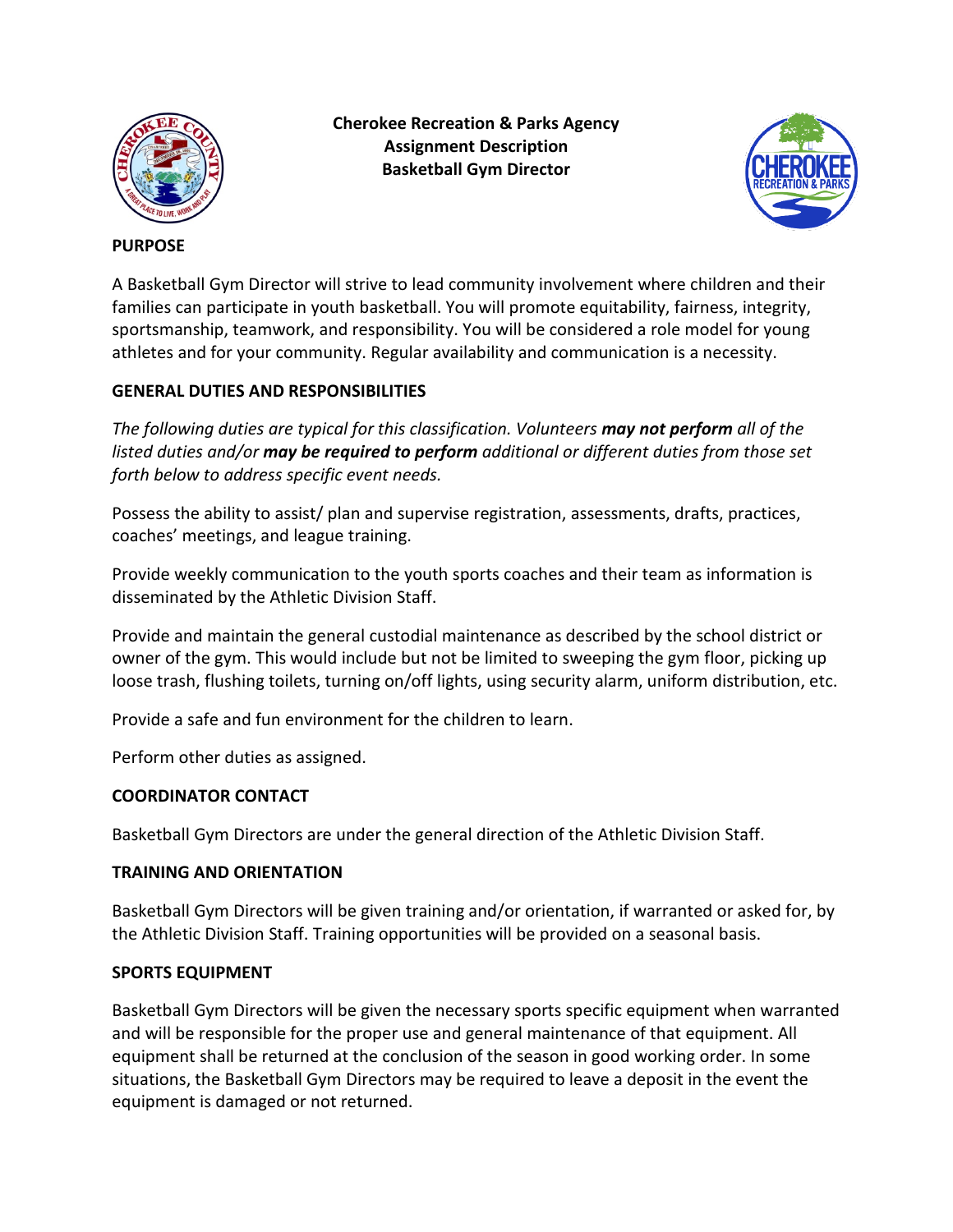

**Cherokee Recreation & Parks Agency Assignment Description Park Volunteer**



# **PURPOSE**

Volunteers perform general cleanup of parks and facilities to include, but not be limited to, cleaning of facilities and park grounds, trash pickup/removal, ball field maintenance, spreading mulch and/or pine straw, painting, organizing supplies and inventorying.

# **GENERAL DUTIES AND RESPONSIBILITIES**

*The following duties are typical for this classification. Volunteers may not perform all of the listed duties and/or may be required to perform additional or different duties from those set forth below to address specific event needs*.

General cleanup of parks and facilities to include trash pickup/removal, washing windows, dusting, mopping, cleaning restrooms, vacuuming, using a back-pack blower.

Provides assistance in the preparation of ball fields, spreading of mulch and pine straw.

Assists with painting projects indoors and outdoors.

Communicates with on-site supervisor as needed to coordinate work activities, review status of work, exchange information, or resolve problems.

Performs other duties as assigned.

#### **COORDINATOR CONTACT**

Park Volunteers are under the general direction of the Park Staff or a Crew Leader.

#### **TRAINING AND ORIENTATION**

Park Volunteers will be given training and/or orientation, if warranted or asked for, by the Park Division. Most volunteer assignments given will not require training, but in certain events, staff will be available should training be required.

#### **PROTECTIVE EQUIPMENT**

Park Volunteers will be given protective safety equipment when warranted by the Park Division.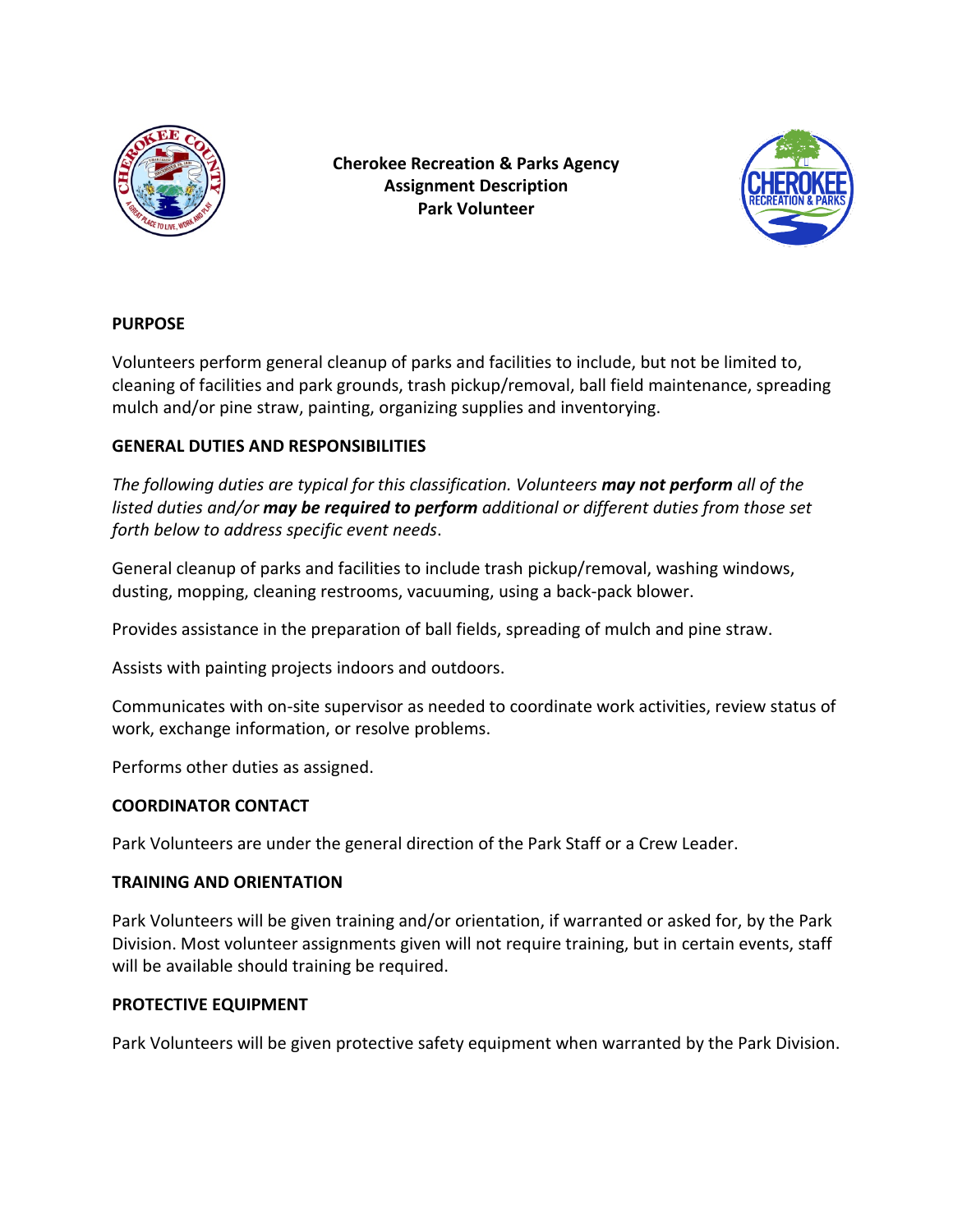

**Cherokee Recreation & Parks Agency Assignment Description Service Oriented Volunteer**



#### **PURPOSE**

Service volunteers assist with specific park projects including landscaping, park clean-ups, etc. Service Oriented Volunteers include, but are not limited to, eagle or girl-scout projects, school projects, community service projects, service club projects, etc.

#### **GENERAL DUTIES AND RESPONSIBILITIES**

The following duties are typical for this classification.

Performing projects including, but not limited to, park clean-up days, landscaping, painting, bench placement, sign placement and field renovation.

#### **COORDINATOR CONTACT**

Service Oriented Volunteers are under the general direction of the Park Staff.

#### **TRAINING AND ORIENTATION**

Service Oriented Volunteers should have the proper training to perform the type of task, or have adult supervision with training on the specific project they have requested.

#### **PROTECTIVE EQUIPMENT**

Service Oriented Volunteers will provide their own protective safety equipment and will not be allowed to continue project if protective safety equipment is deemed necessary by Park Staff.

#### **PROPER PERMITTING**

All projects requested by individuals or groups will be assessed by staff to determine of city, county, state or federal permitting is required. If permits are required, individual or group will be responsible in obtaining all permits for respective project. Park Staff will work with individual or group once all permits are secured and project has been approved.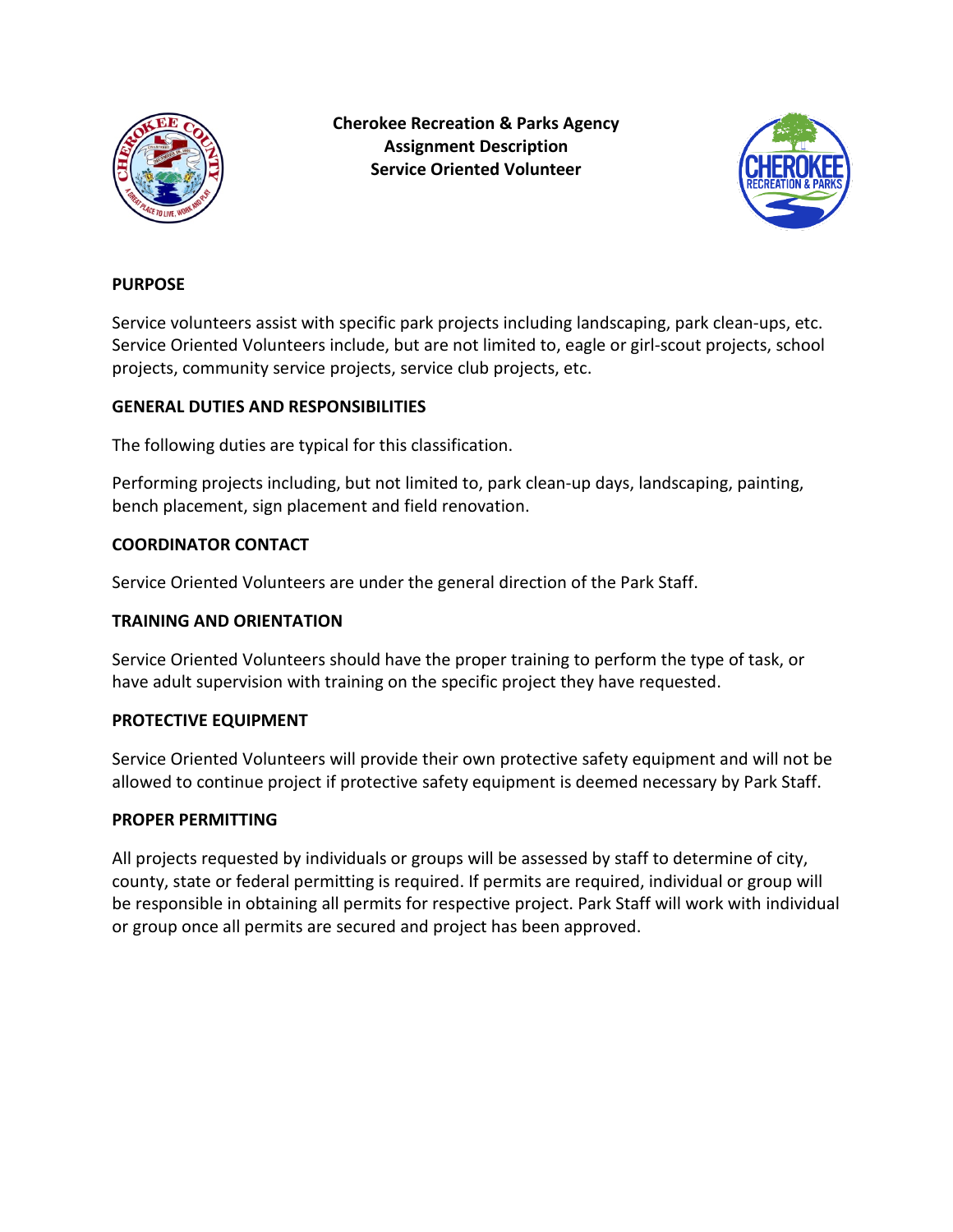

**Cherokee Recreation & Parks Agency Assignment Description Special Events Volunteer**



#### **PURPOSE**

Volunteers assist with special events including, but not limited to, greeting participants, set-up and take down, running booths, interact and distribute information to the public.

#### **GENERAL DUTIES AND RESPONSIBILITIES**

*The following duties are typical for this classification. Volunteers may not perform all of the listed duties and/or may be required to perform additional or different duties from those set forth below to address specific event needs.* 

Performs customer service functions as needed. Communicates and coordinates courteously and effectively with the public, other County employees, officials, vendors, sponsors, volunteers, and other outside organizations.

Provides assistance and information related to department programs, parks, rentals, events, fees, procedures, forms, or other issues; responds to routine questions or requests for service

Communicates with supervisor, employees, other departments, program participants, the public, outside organizations, and other individuals as needed to coordinate work activities, review status of work, exchange information, or resolve problems.

Assists in registration process for special events including distribution of registration materials, confirmation of registrations, and assignment of tables.

Performs general clerical tasks; Conduct yourself in an open, friendly, professional manner at all times; Assist with setup and clean up the day of the event.

#### **COORDINATOR CONTACT**

Special Event Volunteers are under the general direction of an Athletic or Recreation Coordinator.

#### **TRAINING AND ORIENTATION**

Training will be held for all new volunteers 15 minutes prior to the scheduled start time of a program. It will serve to familiarize volunteers with all the special needs of the group that is participating.

#### **PROTECTIVE EQUIPMENT**

Any necessary protective equipment will be provided the day of the event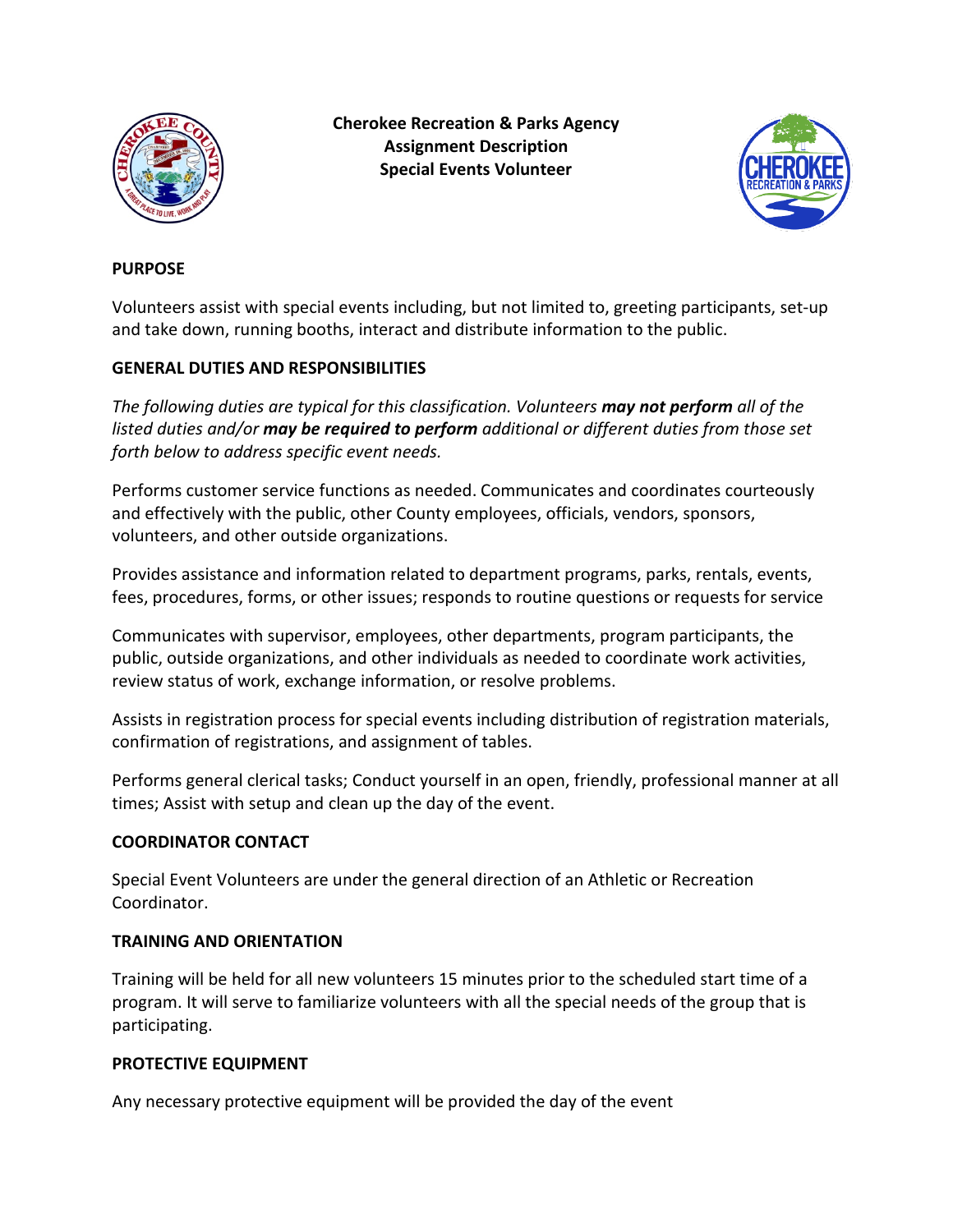

**Cherokee Recreation & Parks Agency Assignment Description Volunteer Facility Assistant**



#### **PURPOSE**

Volunteers are responsible for granting renters access to facilities and supporting the highest levels of customer service for visitors. Performs facility reservations and receives monies; handles routine complaints, inquiries and requests for building. Volunteer maintains building security.

# **GENERAL DUTIES AND RESPONSIBILITIES**

The following duties are typical for this classification.

- Providing tours of facilities available for rent;
- Executing facility reservations;
- Executing lease agreements;
- Receiving monies;
- Handling inquiries and complaints of customers;
- Opening and closing procedures; and
- Building security.

#### **COORDINATOR CONTACT**

Volunteer Facility Assistants are under the general direction of the Receptionist/Registrar.

#### **TRAINING AND ORIENTATION**

Appropriate training will be provided prior to the Volunteer Facility Assistant beginning his/her assignment. Training can include, but is not limited to, opening and closing procedures; cash handling policies; online facility reservation software and executing lease agreements.

#### **PROTECTIVE EQUIPMENT**

Any necessary protective equipment will be provided prior to the start of any task.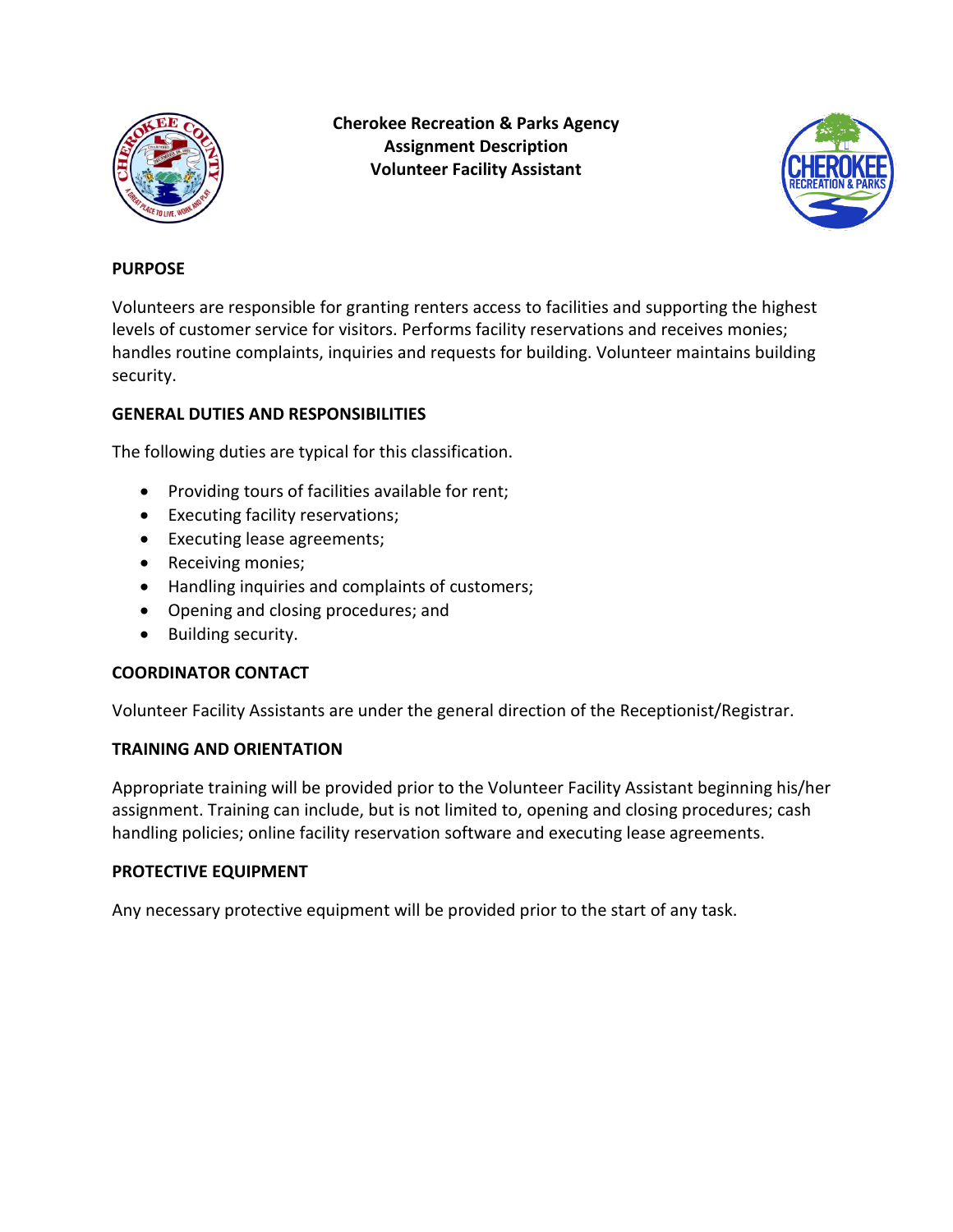

**Cherokee Recreation & Parks Agency Assignment Description Youth Sports Coach**



#### **PURPOSE**

A volunteer coach will strive to create a positive learning environment where children learn sportsmanship, fundamental skills, teamwork, and responsibility. You will be considered a role model for young athletes. Sportsmanship, fair play, and full participation are all mandatory.

#### **GENERAL DUTIES AND RESPONSIBILITIES**

*The following duties are typical for this classification. Volunteers may not perform all of the listed duties and/or may be requested to perform additional or different duties from those set forth below to address business needs and changing business practices.*

Possess the ability to plan and supervise games, practices and attend other league events.

Provide weekly communication to the league and the team as information is disseminated.

Possess the ability to teach young athletes the fundamentals of the sport and encourage involvement of the parents.

Provide a safe and fun environment for the children to learn.

Perform other duties as assigned.

#### **COORDINATOR CONTACT**

Youth Sport Coaches are under the general direction of the Athletic Division Staff.

#### **TRAINING AND ORIENTATION**

Youth Sport Coaches will be given training and/or orientation, if warranted or asked for, by the Athletic Division Staff. Training opportunities will be provided on a seasonal basis.

#### **SPORTS EQUIPMENT**

Youth Sports Coaches will be given the necessary sports specific equipment when warranted and will be responsibility for the proper use and general maintenance of that equipment. All equipment shall be returned at the conclusion of the season in good working order. In some situations, coaches may be required to leave a deposit in the event the equipment is damaged or not returned.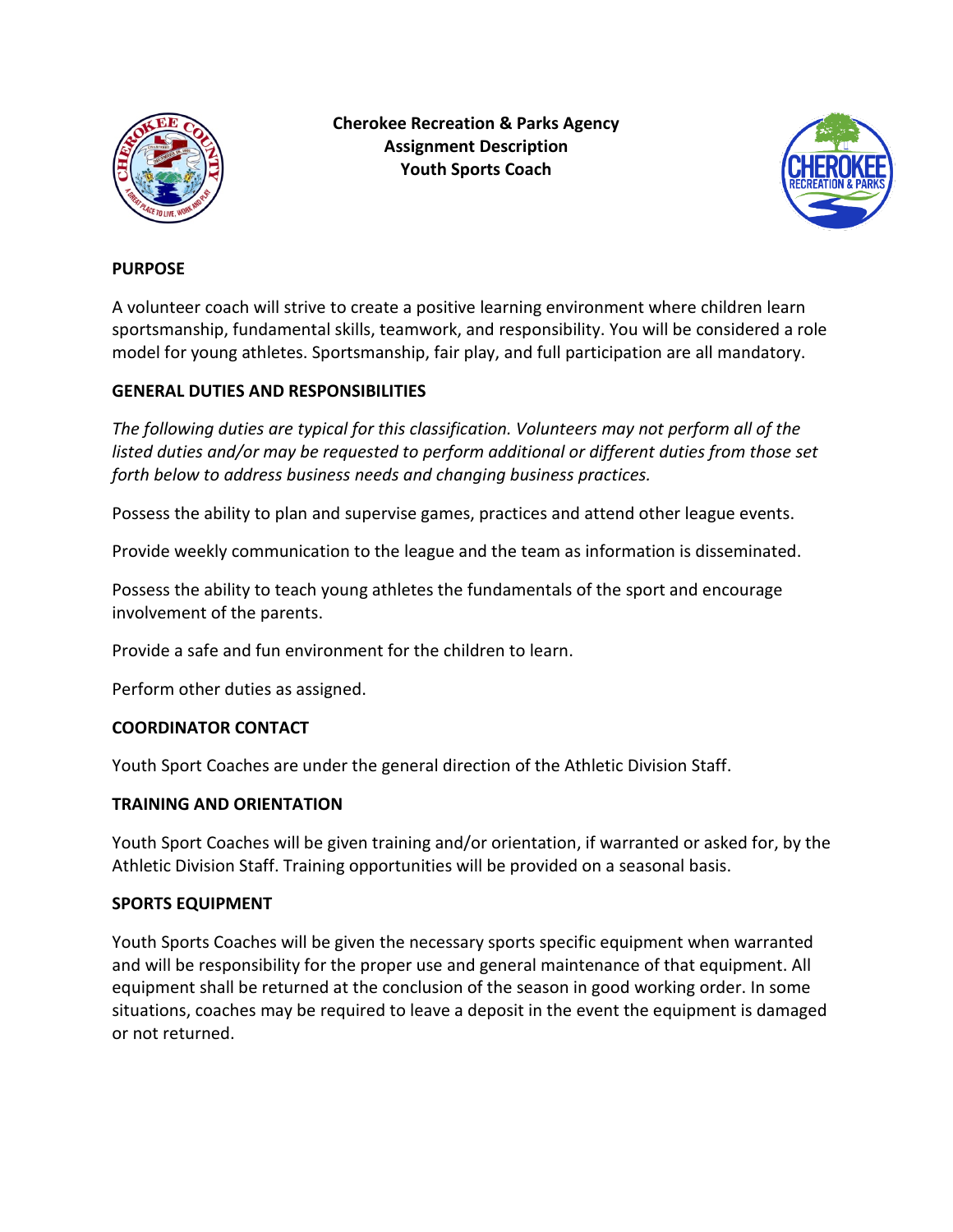

**Cherokee Recreation & Parks Agency Volunteer Application & Agreement**



#### **Contact Information (Please Print)**

| Name:            |           |
|------------------|-----------|
| Phone #:         | Mobile #: |
| Address:         |           |
| City & Zip Code: |           |
| E-mail address:  |           |

The Cherokee Recreation & Parks (CRPA) greatly appreciates your participation in programs and activities that support CRPA. We welcome volunteers of all ages, interests and abilities. As a volunteer, you should understand and agree to the following before you perform any work in a Cherokee County Park or Facility or on behalf of CRPA:

- 1. I, as a volunteer, agree to follow rules and regulations outlined in the CRPA Volunteer Handbook.
- 2. I agree that I am not an employee of Cherokee County and will not receive any compensation for volunteer work performed.
- 3. Participation is on a strictly voluntary basis, and I am not required by any CRPA staff, or anyone else such as another volunteer, to do any work/assignment outside of volunteer job description.
- 4. No contract exists covering work between the County and either myself or organization.
- 5. The County does not carry workers compensation insurance covering me in the event of injury while working as a volunteer within the county.
- 6. I agree not to attempt work that I do not understand or use unfamiliar and/or unsafe tools.
- 7. Hold Harmless Agreement **-** I agree to defend, indemnify and hold harmless the County and its officers, employees, servants and agents thereof from any and all claims, suits or actions for injuries to persons, including death, and damage to property of others, or of the volunteer, that may arise from or result in any way from the operation of this Agreement.
- 8. Photos of volunteer activities may be used for park publications including the website. I agree to allow CRPA to use my photo in park publications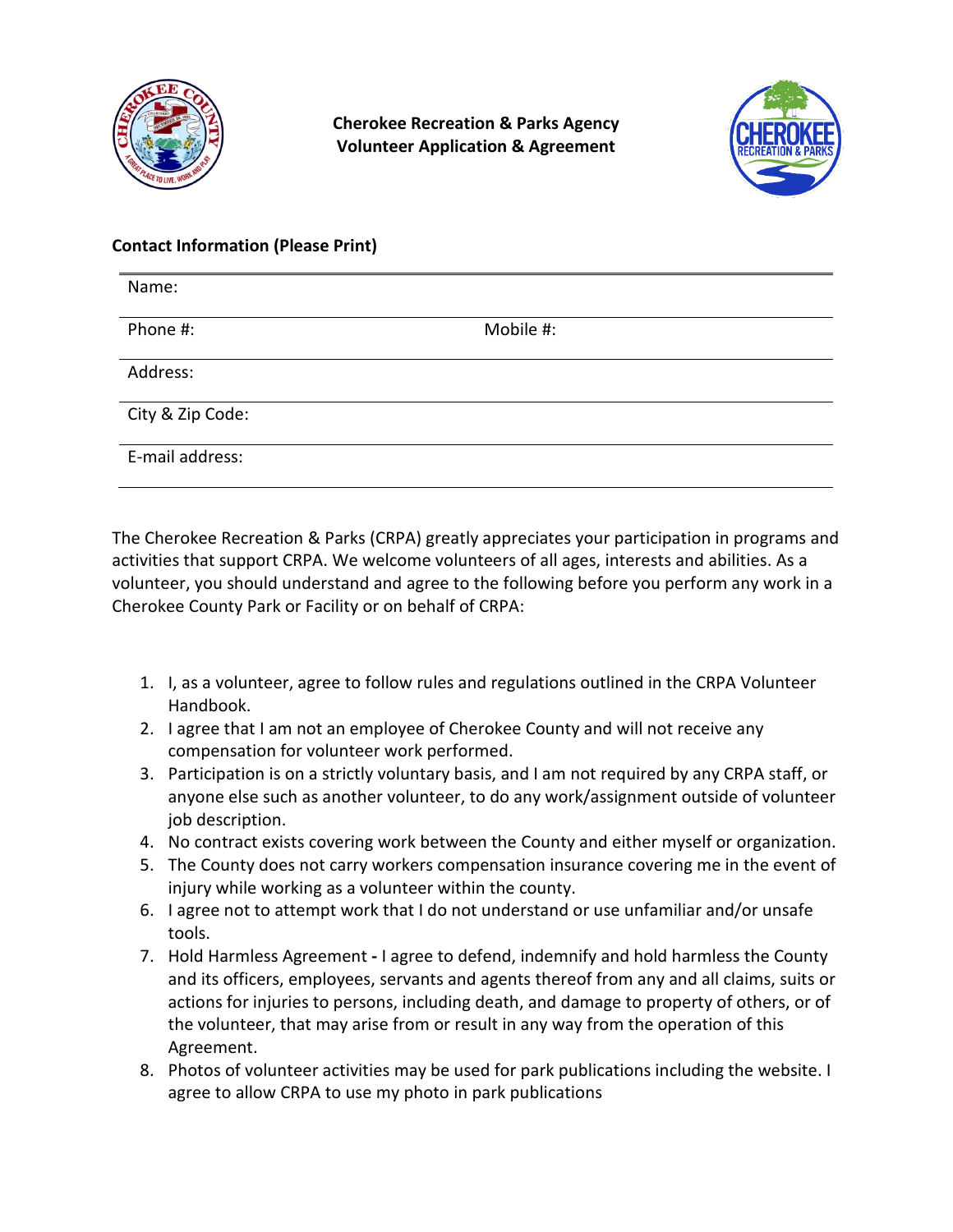By signing below, I acknowledge that I have read and understand the Agreement, including the Hold Harmless Agreement. I am aware that this is a release of liability between Cherokee County and me.

| Volunteer: | Position: |
|------------|-----------|
| Signature: | Date:     |

I agree to accept the following volunteer assignment(s): (*Complete after placement)*

| Program/Event & Location:                |             | Supervisor's Name:    |
|------------------------------------------|-------------|-----------------------|
| Hours:                                   | Start Date: | Length of Commitment: |
| Volunteer Signature:                     |             | Date:                 |
| Address:                                 |             |                       |
| Phone:                                   | Email:      |                       |
| Parent/Guardian signature (if under 18): |             | Date:                 |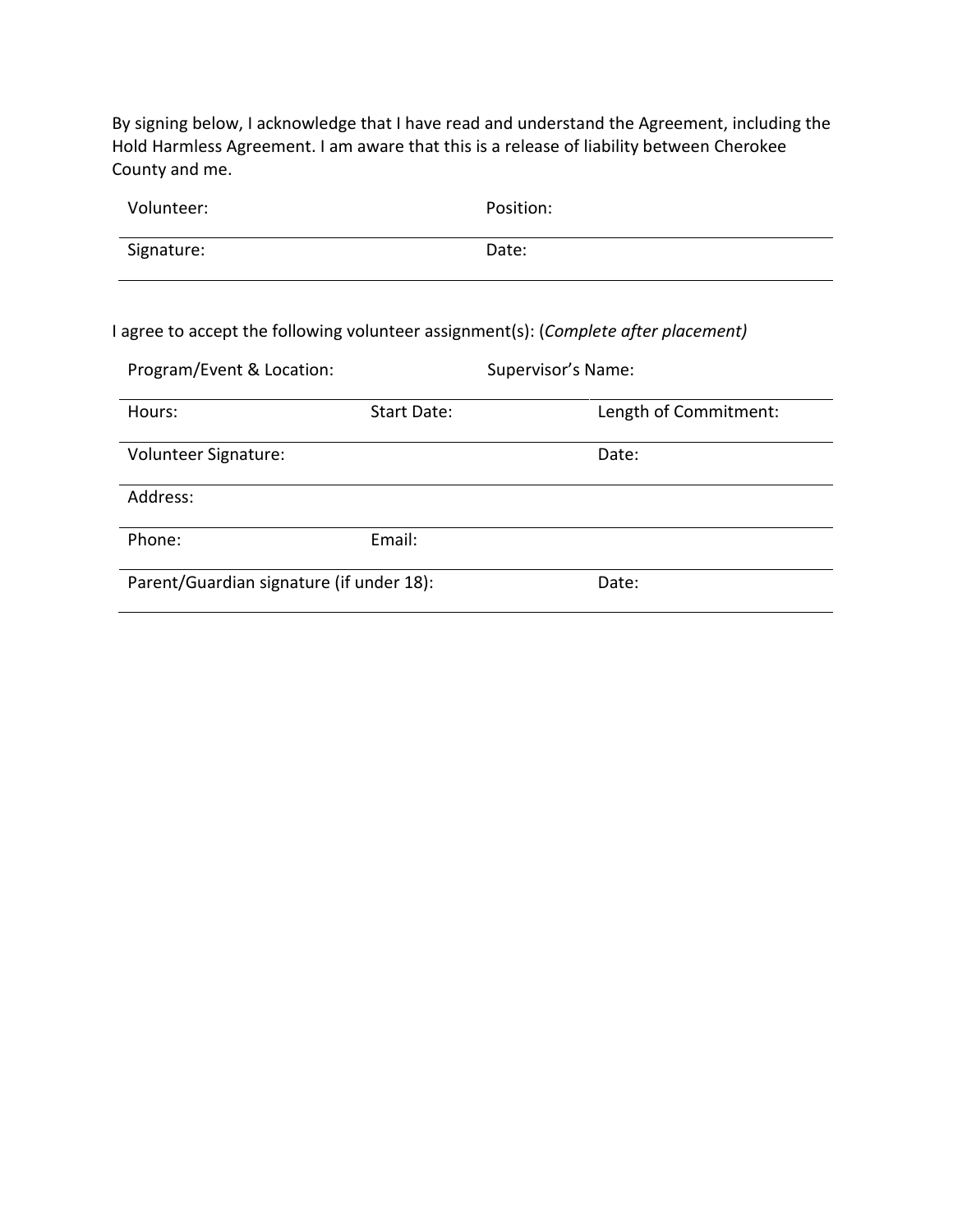

# **CRPA VOLUNTEER RELEASE FORM & MEDICAL INFORMATION**



*Thank you for agreeing to volunteer with Cherokee County and the Cherokee Recreation & Parks (hereby referred to as the "County".) Please be sure that the lasting impression you make on those you serve will help to build our program and its reputation for quality.*

I, the same of the same of the volunteer duties (referred to as  $\overline{a}$ "Activity") to which I am assigned to the best of my ability and in a professional manner. I understand that as a volunteer authorized by the County, I acknowledge that there may be certain risks related to the Activity. I hereby state and affirm that:

- 1. In consideration of being allowed to take part in this Activity, I agree to release and hold harmless the County, its officers, employees and agents, from all liability from any harm or injury that I may incur as a result of participating in the Activity.
- 2. I hereby release and forever hold harmless the County, its officers, employees or agents from any claims whatsoever which arise or may hereafter arise on account of any first aid, treatment or service rendered in connection with participation in the Activity.
- 3. I understand that any volunteer activity includes inherent risks, hazards and dangers that can cause or lead to injury. Some, but not all of these risks include: falls, slips, cuts and bruises, and tick-borne illnesses. I understand that the County cannot eliminate any of these risks.
- 4. I authorize the County staff to assist me by obtaining appropriate emergency medical treatment for me in the event of an accident, injury or illness.
- 5. I understand that the County does not carry medical insurance for volunteers, and I attest to having appropriate medical insurance to protect me in the event of an accident, injury or illness.
- 6. Unless I indicate otherwise in writing, photographs, videotapes, or audiotapes may be taken of me during the course of the Activity for use by the County for publicity purposes. My first name is the only personal information about me that could be released by the County in the use of the above-mentioned media.
- 7. The terms of this Agreement shall be binding on my heirs, executor, administrator and all members of my family.

Please list any health conditions/allergies/current medications: